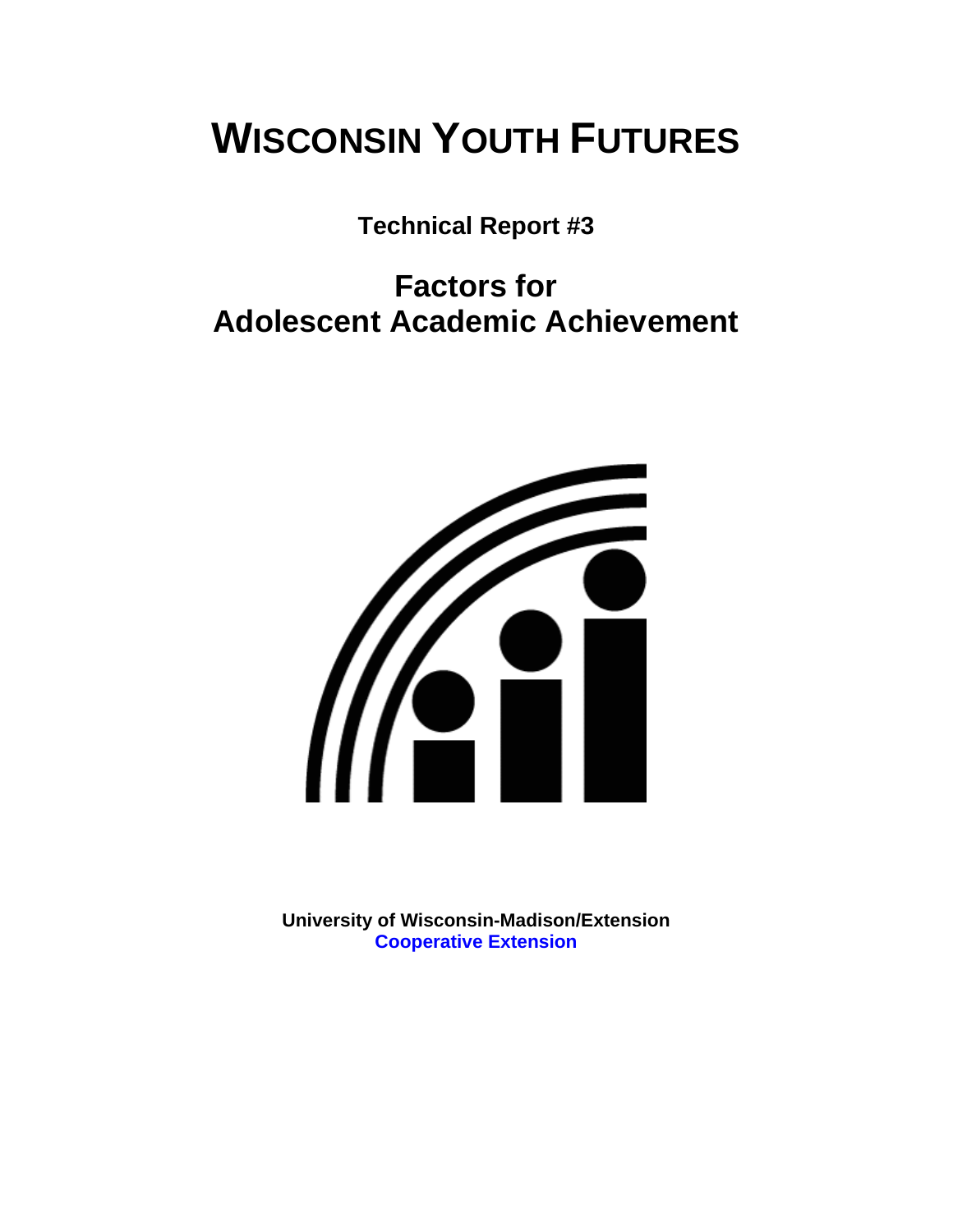# **Risk Factors for Adolescent Academic Achievement**

By

#### [Lynn Magdol](http://sociology.buffalo.edu/magdol.htm)

Youth Futures Project Assistant University of Wisconsin-Madison/Extension

The Carnegie Council on Adolescent Development (1989) estimates that about one quarter of the adolescent population is at risk of academic failure and other problem behaviors, with another quarter considered "moderately" at risk (Carnegie Council on Adolescent Development, 1989, p.8). School failure and the almost inevitable unemployment or underemployment that follow are among the most serious of these problems.

The costs to society and to the individual are high. Those who stay in school can avoid the risk of welfare: one added year of schooling means a 35 percent reduction in the chances of receiving welfare payments as an adult (Carnegie Council on Adolescent Development, 1989, p. 29). The nation pays the price not just in welfare payments, but in an estimated \$260 billion in lost earnings and tax payments (Carnegie Council on Adolescent Development, 1989, p. 29).

School failure is thus a real problem. As such, it has attracted the attention of researchers in psychology, sociology, and education. They have identified numerous factors that are associated with academic success or failure. These range from individual aspects of learning, such as behavior problems or cognitive deficiencies, to family factors such as parenting techniques, to social issues such as poverty and cultural differences.

This paper summarizes the research findings on risk factors for academic achievement in adolescence. I review different measures of school achievement and summarize the latest statistics on the prevalence of the problem. I then discuss the risk factors that have been identified by research in the individual, family, peer, school, work, and community contexts. Because the emphasis is on adolescents, I do not discuss in detail the earlier risks factors in childhood or the preventive programs that have been developed to deal with them. However, these are an important component of successful schooling that should not be ignored. One scholar has compared the stability of achievement to a railroad track, with early achievement leading to later achievement (Featherman, 1980).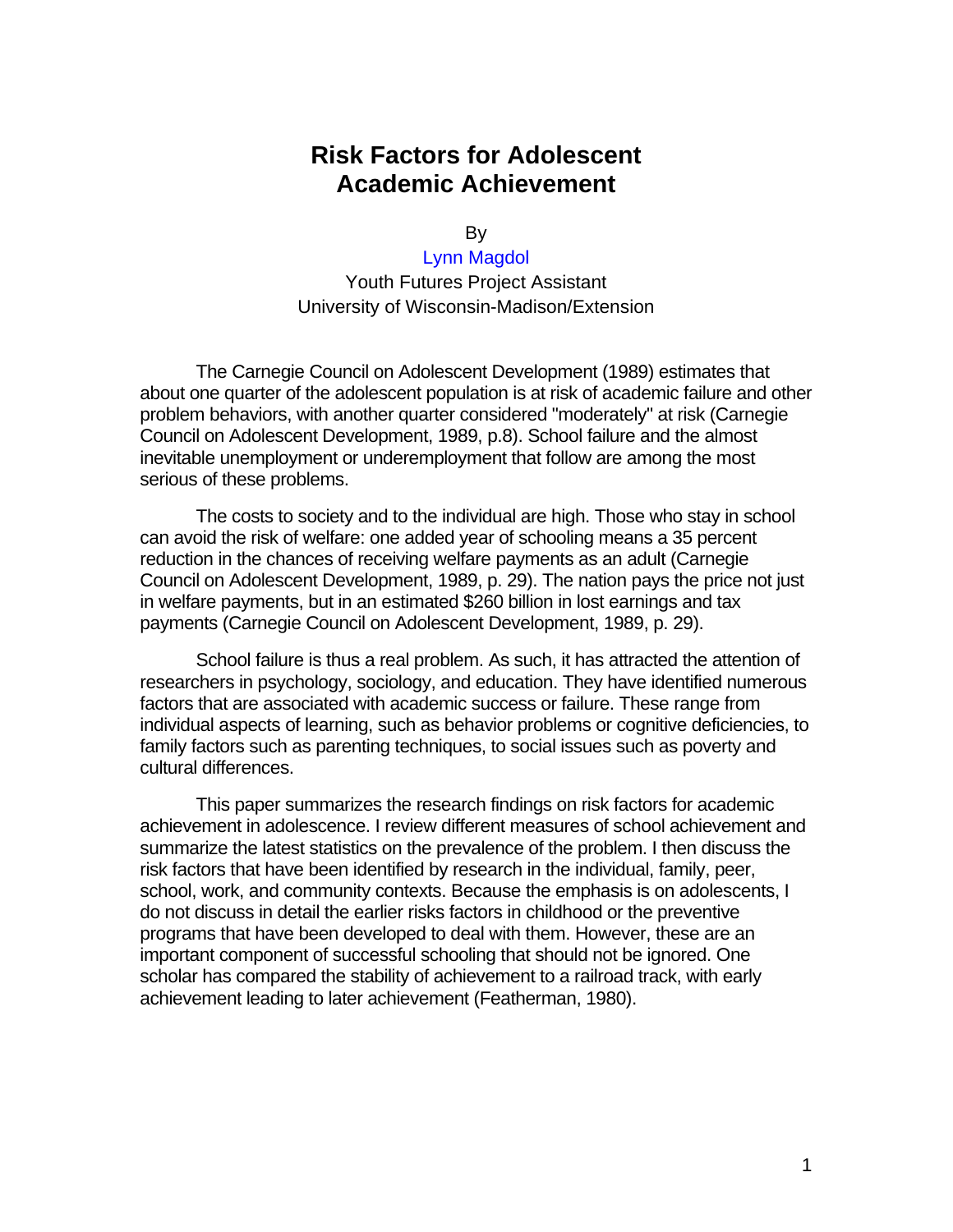#### **Prevalence of Low Academic Achievement**

Low academic achievement is measured in a variety of ways. The most commonly cited indicator is the rate of high school completion, but statistics are also available on grades, standardized test scores, absenteeism, suspensions and expulsions, and the percentage of students who have been held back. This section summarizes the latest available information on grade retention, test scores, and high school completion. Gender and race differences are presented, and the societal costs of academic failure are discussed.

Being below the modal grade level for one's age is one statistic that is relevant to school failure, since many students who are held back to repeat a grade will ultimately become discouraged enough to drop out of school altogether (Mahan & Johnson, 1983; Massachusetts Advocacy Center, 1988; Carnegie Council on Adolescent Development, 1989; National Commission on Children, 1991). According to 1988 data, 35 percent of mail and 25 percent of female 13 year olds were behind their age peers; black males have especially high retention rates, approaching 50 percent (National Center for Education Statistics, 1991, p.24).

Standardized achievement tests are another common measure of school achievement. International comparisons show that adolescents in the U.S. are behind their peers in other countries in mathematics and science scores (National Center for Education Statistics, 1991, p. 38). Substantial numbers are also deficient in basic reading comprehension and critical thinking skills (Carnegie Council on Adolescent Development, 1989; National Commission on Children, 1991). According to recent estimates, less than half of 17 year olds have the basic skills necessary for employment or continuing education (National Commission on Children, 1991).

Dropping out of school before high school graduation is a commonly cited indicator of academic failure. Approximately one-fourth of 18 and 19 year olds have not completed high school (National Center for Education Statistics, 1989, p. 24), while 17 percent of the sophomore class of 1980 dropped out before they graduated (National Center for Education Statistics, 1991, p. 26). A substantial number of youth who drop out, however, will subsequently complete high school or obtain an equivalency diploma. For the sophomore class of 1980, almost half of those who will not complete high school on time had obtained a high school or equivalent diploma within 6 years (National Center for Education Statistics, 1991, p. 26). In addition, a substantial number enter training programs of some kind within two years of dropping out (Ekstrom, Goertz, Pollack, & Rock, 1986).

A recent report from the National Center for Education Statistics (McMillen, 1992) looks at dropout rates prior to high school and finds substantial dropout rates between 8th and 10th grades, especially among Hispanics and blacks. The report also cites evidence suggesting even higher Hispanic rates due to dropping out even earlier.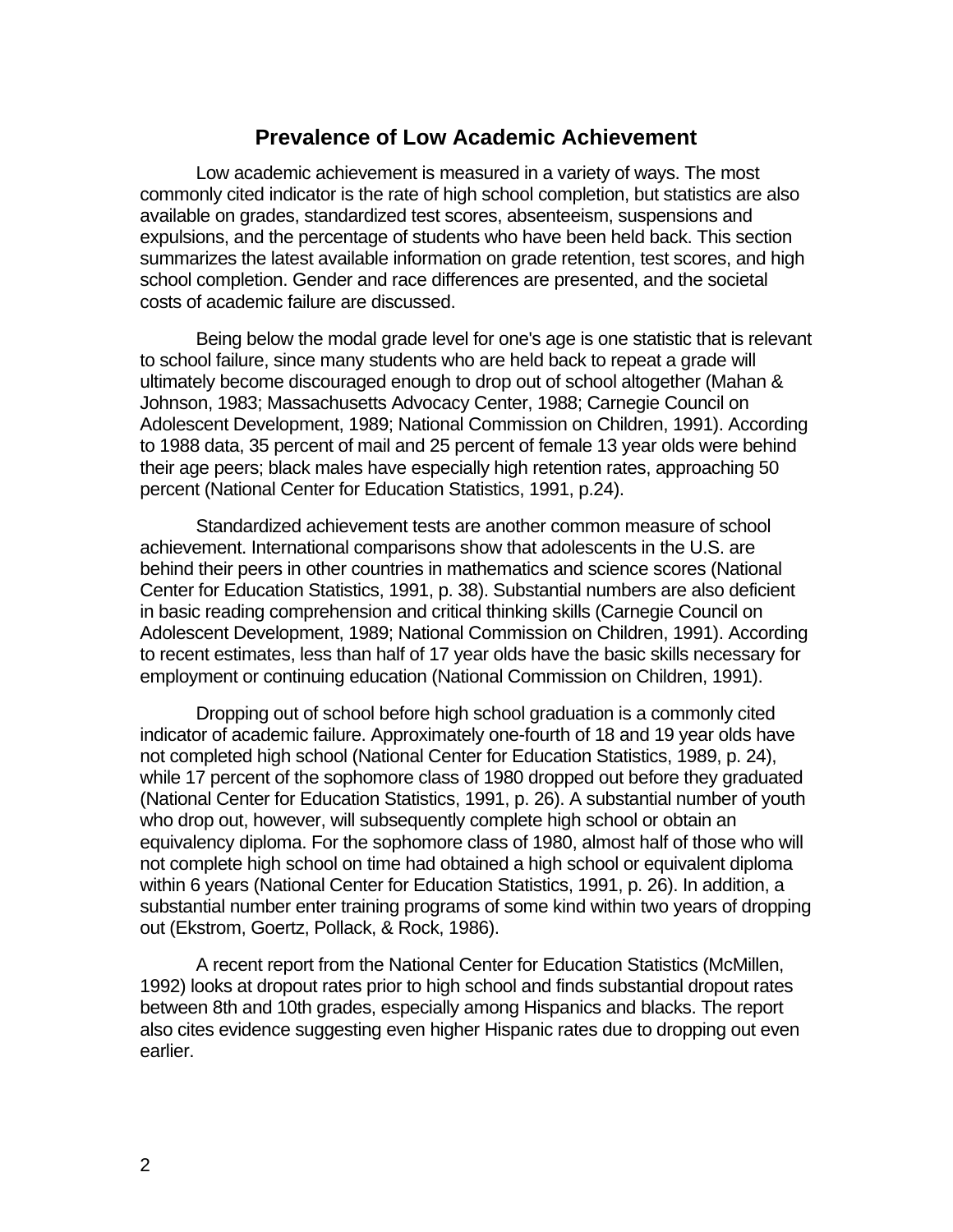The gender and race differences in high school completion are significant. Overall, males have higher dropout rates than females; black females, however, exceed black males in dropout rates (National Center for Education Statistics, 1991, p. 26). Whites have higher rates of high school completion than blacks and Hispanics, but black male completion rates are improving (National Center for Education Statistics, 1991, p. 28). In 1987, the proportion of 25 to 29 year olds who were high school graduates was 86.0 percent, ranging from 58.6 percent among Hispanic males to 87.1 percent among white females (National Center for Education Statistics, 1991, p. 28).

Rates of high school attendance have improved over the course of this century (Center for the Study of Social Policy, 1986), and were still improving somewhat in the 1980's (National Center for Education Statistics, 1991, p. 12). Dropout rates are still a matter of concern, however, due to the continuing social costs incurred by lower earnings as well as higher rates of unemployment, welfare dependency, and criminal behavior that are associated with school failure (Center for the Study of Social Policy, 1986; Carnegie Council on Adolescent Development, 1989; National Commission on Children, 1991). The employment rate for recent high school graduates is almost 72 percent, compared to about 47 percent for recent high school dropouts (National Center for Education Statistics, 1991, p. 44). For males in the 25 to 34 age group, high school graduates have an employment rate of almost 90 percent, compared to about 75 percent for those with only 9 to 11 years of schooling. Median annual earnings of white male dropouts are about three-fourths as much as for high school graduates, while those who complete college earn almost one and a half times as much (National Center for Education Statistics, 1991, p. 48). For black males, the earnings and employment differentials between high school dropouts and high school graduates are even larger (National Center for Education Statistics, 1991).

Aside from race and gender differences, other social and demographic factors make them especially vulnerable to school problems. Of the 3.7 million children born in 1984, it is estimated about 500,000 (about 13 percent) were initially at risk for low school achievement, due to health-related factors such as physical or mental disabilities or chronic illness (Higgins & Mueller, 1988). In addition, about a quarter of children under the age of 6 are living in poverty, a factor that is highly relevant to school failure (Higgins & Mueller, 1988). Overall, an estimated 40 percent of children in the United States are at-risk of school failure due to poverty, race, immigration, poor English language skills, living in a single parent family, parents with little education, or health problems (National Commission on Children, 1991).

The following sections discuss in more detail the individual, family, peer, school, and community risk factors that influence academic achievement. This paper takes a risk-focused, ecological approach (Bogenschneider, Small, & Riley, 1990), identifying factors in the various environments that influence adolescent development. By considering all of these contexts together, rather than in isolation from each other, we can begin to formulate a strategy for prevention.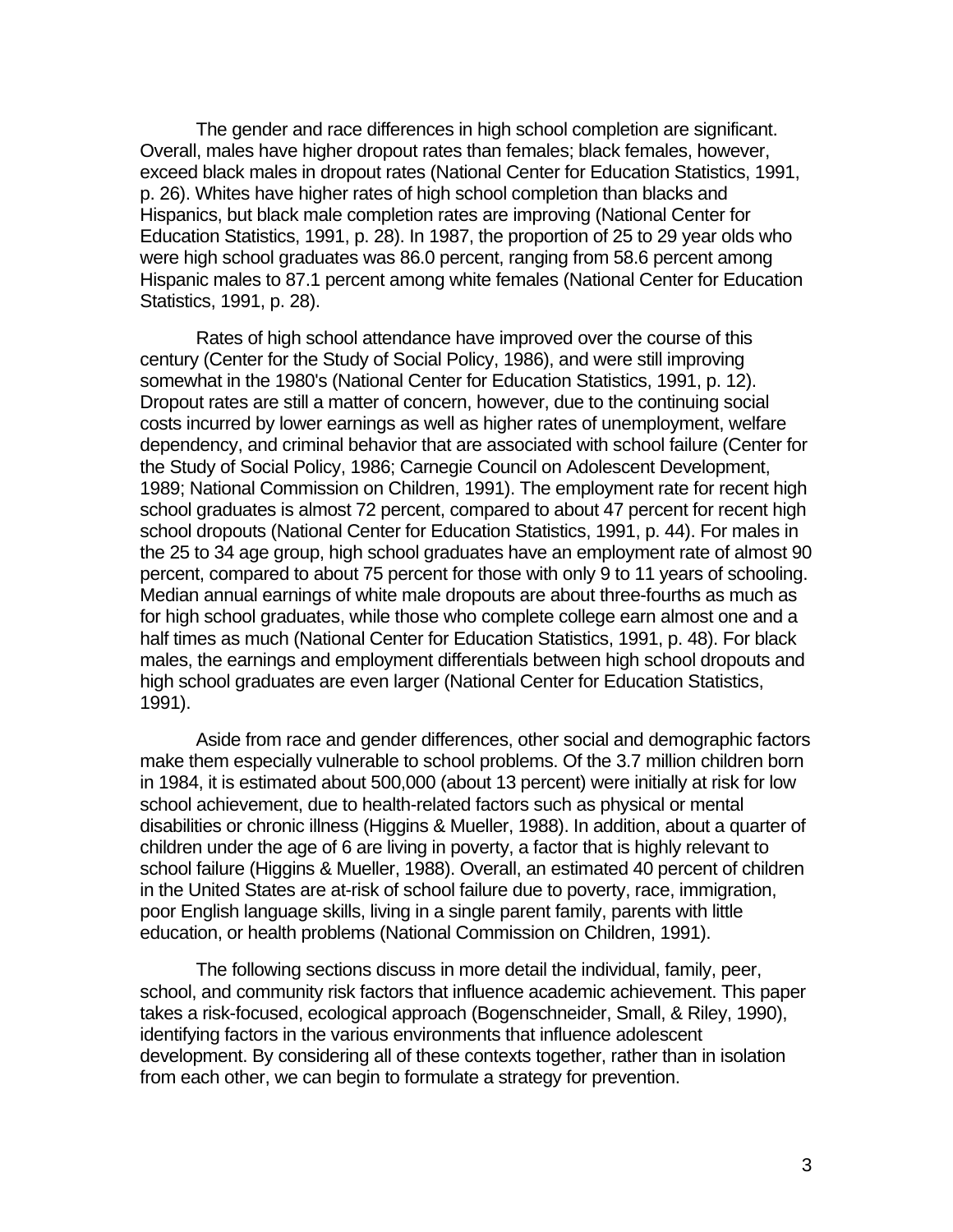### **Individual Factors**

An individual student might do poorly in school and subsequently leave prematurely for a variety of reasons. A national survey conducted in the early 1980's, High School and Beyond, asked students their own reasons for dropping out. The most common responses were not liking school (reported by a third of dropouts) and getting poor grades (also about a third). Other reasons given were not getting along with teachers and several life events. Males and females differed in their most common reasons. Males were more than twice as likely as females (13 percent vs. 5 percent) to drop out due to expulsion or suspension, employment (27 percent vs. 11 percent), or to contribute to family support (14 percent vs. 8 percent). Females were much more likely than males to drop out due to marriage (31 percent vs. 7 percent) or pregnancy (23 percent vs. 0 percent) Ekstrom et al, 1986).

#### Poor Self-Concept and Low Sense of Control

In one study, a group of low income 6th to 8th graders were asked to rate themselves on general competence and academic ability. Positive rates, both overall and academic, were correlated with better grades and test scores (Sapp, 1990). Selfconcept is also better grades and test scores (Sapp, 1990). Self-concept is also moderately related to arithmetic test scores among recent dropouts (Sewell, Palmo, & Manni, 1981). Dropouts have poorer self-concepts than their peers who stay in school; however, this relationship is moderate (Sewell et al, 1981) or is restricted to certain aspects of self-concept rather than global self-esteem (Ekstrom et al, 1986).

Dropouts score higher on external locus of control, the feeling that their fate is determined by circumstances that they cannot change (Ekstrom et al, 1986). Dropouts also have less sense of efficacy or responsibility (Sewell et al, 1981).

Because the evidence on self-concept and school achievement is largely correlational, we don't know which cam first or which is the causal factor. Perhaps having low self-confidence is the cause of doing poorly in school. On the other hand, poor school performance might cause a negative self-concept, which in turn might precipitate dropping out of school. Recent research supports this latter view, suggesting that improving school performance may enhance self-confidence (Steinberg, 1989, p. 247; Sundius, Entwisle, & Alexander, 1991).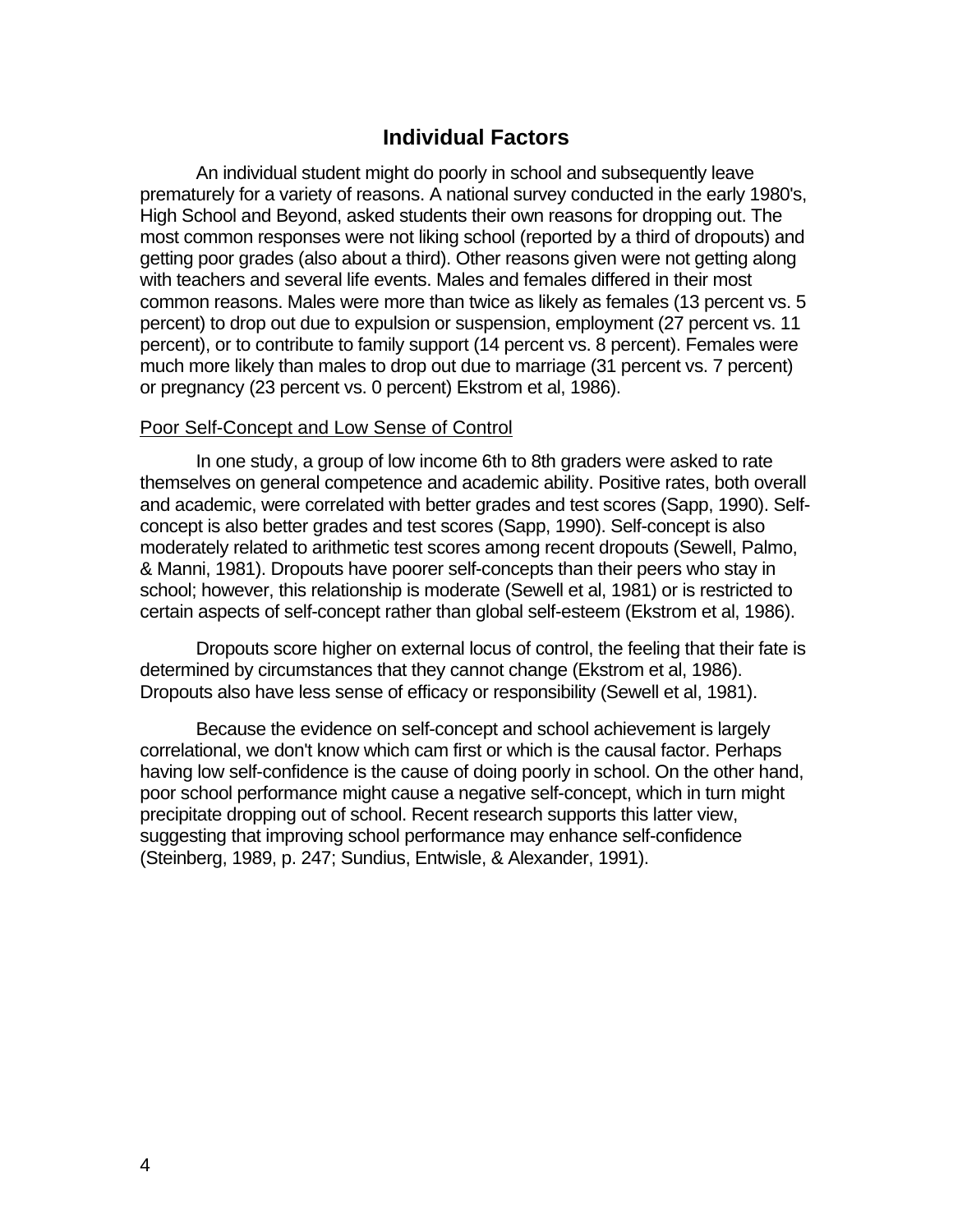#### Alienation From School

High school dropouts do not feel a strong sense of belonging to their school (Mahan & Johnson, 1983) and are not very interested in school (Mahan & Johnson, 1983; Ekstrom et al, 1986). Many cite racial prejudice and discrimination as the reason (Center for the Study of Social Policy, 1986). Dropouts report less satisfaction and less effort in school; lower participation in extracurricular activities; more positive attitudes towards work than towards school; and lower aspirations for post-secondary education (Ekstrom et al, 1986). Students who are doing poorly in school are especially vulnerable to missing the developmental benefits of extracurricular activities if they are attending large schools where only a small percentage of the students are involved in such activities (Barker & Gump, 1964).

#### Behavior Problems

Behavior problems in school, starting in the elementary grades, are associated with low academic achievement. For example, individuals who are highly aggressive in childhood are less likely to graduate from high school or pursue any college training (Lambert, 1988). Children who are hyperactive also have problems in school. By age 17 or 18, they are more likely than other children to be either achieving poorly, attending a special school, or dropped out altogether (Lambert, 1988). In addition, high school dropouts have more problem behaviors in school than those who do not drop out. They report higher rates of skipping classes, absences, lateness, and being disciplined or suspended (Ekstrom et al, 1986). Behavior problems seem more important for some students than others. Behavior problems are more likely to lead to dropping out of high school for those who are male, have low scores on verbal tests, score high on external locus of control, or report a nonsupportive home environment (Ekstrom et al, 1986).

Problems with interpersonal relations as early as the elementary grades will cause academic problems in adolescence (Lambert, 1988). Social adjustment problems may be especially significant during the transition to high school during early adolescence (Mahan & Johnson, 1983; Larson, 1989). Among high school students, being less popular is also associated with dropping out (Ekstrom et al, 1986).

Social skills training in early adolescence may be an effective prevention action for some youth. Larson (1989) describes a training program that emphasized impulse control, self-monitoring, perspective-taking, and problem-solving. Individuals in the treatment group in this study showed less frequent expulsions and an improvement in both academic and behavior ratings on their report cards.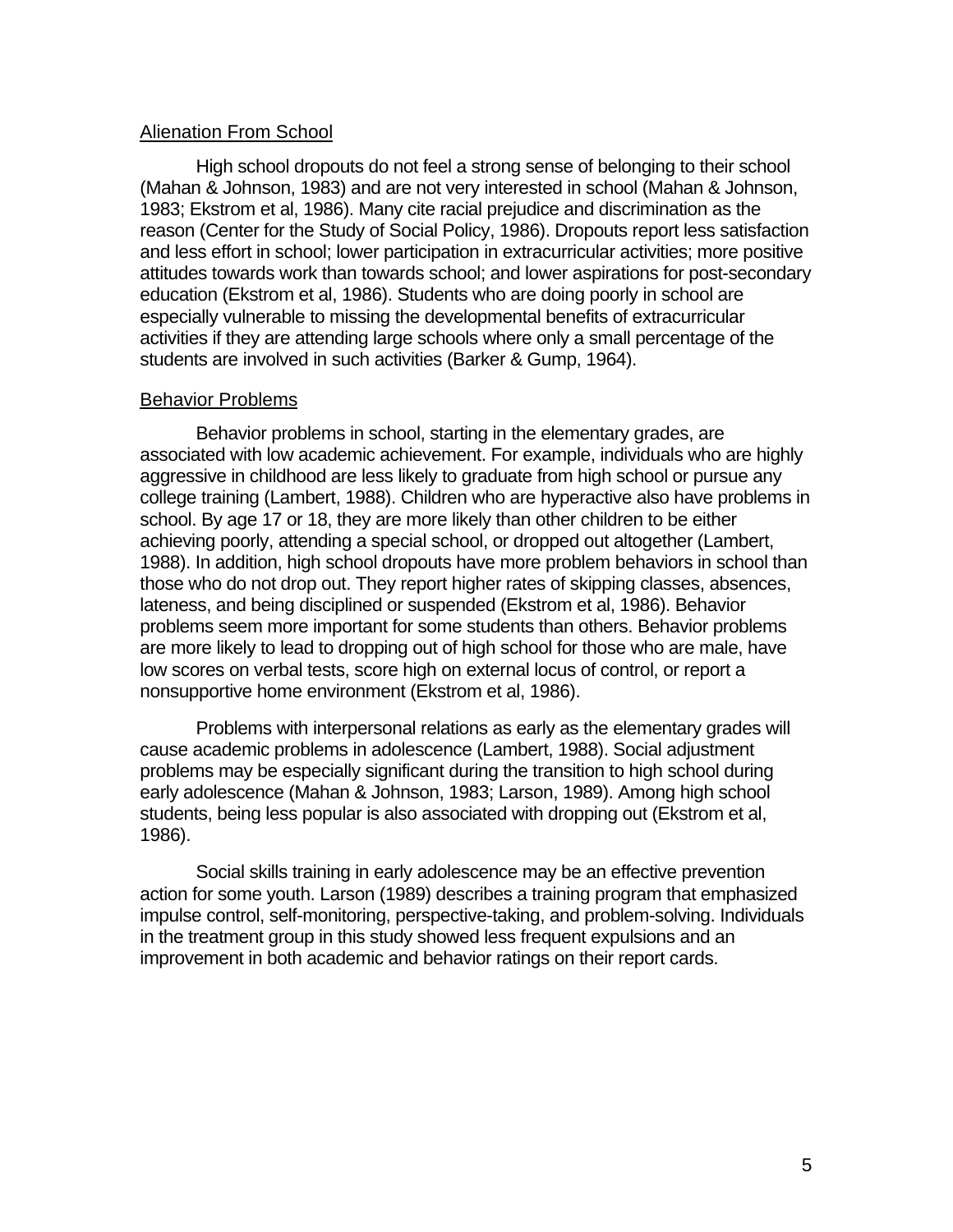#### Drug and Alcohol Use and Abuse

The use of drugs and alcohol by adolescents is negatively related to their academic performance. Not finishing high school is correlated with using marijuana and hard liquor (Lambert, 1988). Marijuana use is associated with lowered motivation, decline in achievement, and dropping out. Average achievers are twice as likely to have used marijuana in the past week (12.9 percent) as high achievers (6.6 percent). Reports of having ever used marijuana are negatively associated with high achievement and time spent on homework; conversely, ever having used marijuana is positively associated with doing poorly in school and number of absences (Rob, Reynolds, & Finlayson, 1990). Since these are correlational relationships, no definite conclusions can be drawn about drug use as a cause or consequence of academic problems: whether marijuana leads to school problems or whether school problems lead to marijuana use remains unclear.

#### Delinquent Behavior

Criminal or delinquent behavior is also related to school failure. High school students who had encounters with the police or criminal justice system were more likely to be dropouts than those who had not (Ekstrom et al, 1986).

#### Learning Style

In a study comparing dropouts to high school students in alternative and traditional school settings, Gadwa and Griggs (1985) measured three different aspects of learning style: cognitive, effective, and physiological. Their results show significant differences among these three groups in their preferences for how the learning environment is structured. For example, dropouts are less favorably disposed towards learning situations where they work alone. They are more authority-oriented and prefer more teacher assistance, but resist assistance from other adults. Dropouts also prefer a varied learning environment that includes visual, auditory, tactile and kinesthetic teaching styles, more than other students. Dropouts were also found to be less alert in the morning and more alert in the evening than others in the study.

#### Earlier School Problems

Earlier school problems may be at the root of academic failure in high school. Many students, especially minorities, decide to leave school during early adolescence, and a substantial number drop out of school before the end of the 10th grade (Carnegie Council on Adolescent Development, 1989). Being below grade level, especially by more than one year, is correlated with the likelihood of dropping out of school (Mahan & Johnson, 1983); Center for the Study of Social Policy, 1986). Poor performance in school leads to discouragement and ultimately to dropping out (Ekstrom et al, 1986; Steinberg, Blinde & Chan, 1984; Gadwa & Griggs, 1985).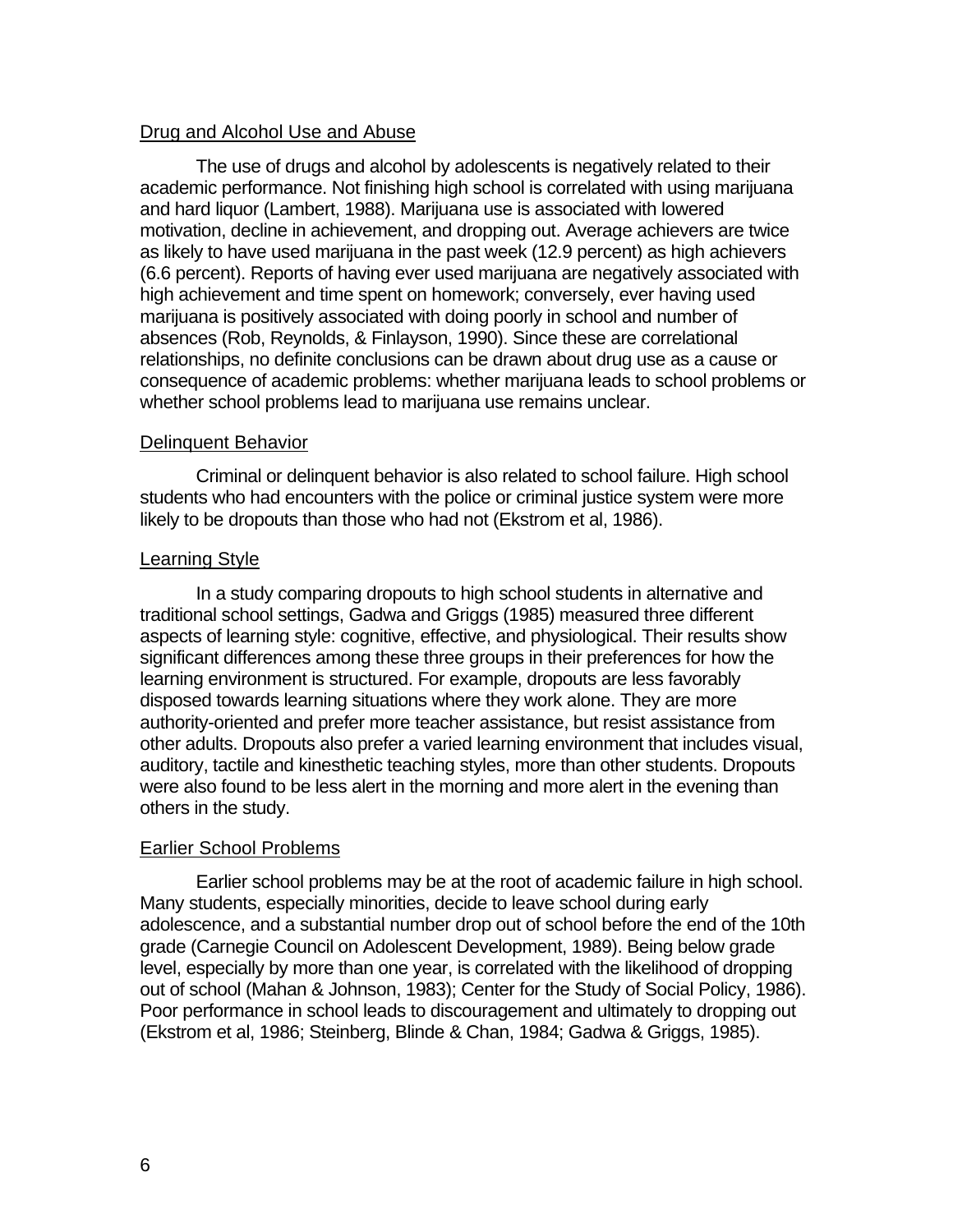Special problem-solving skills training for a group of low income minority 6th graders resulted in improved report card grades 40 weeks later (Larson, 1989). Although no long-term follow-up was reported in this study, the results suggest the value of interventions that are early and that target cognitive skills.

# **Family Factors**

#### Low Socioeconomic Status

An adolescent from a family of lower socioeconomic status is more likely to exit from high school before finishing (Ekstrom et al, 1986) and less likely to attend college (Lambert, 1988). According to a recent report by the National Commission on Children (1991), poverty can affect educational outcomes in a variety of ways. Adolescents from poor families are more likely to lack basic academic skills and to have repeated a grade as children; they are at risk for poorer health and nutrition, a factor that could affect their ability to concentrate in the classroom. The stress and lack of social support to parents in poor families may adversely affect parents' support for school success, and thus, children's intellectual development. Poor families are likely to live in poor school districts with fewer resources to offer their students. Adolescents in poor families are more likely to be employed, and this may be harmful to school achievement if work hours are extremely long (National Commission on Children, 1991).

Mother's educational attainment is a significant predictor of high school completion (Ekstrom et al, 1986; Howell & Frese, 1982), and of test scores (National Commission on Children, 1991). The effects of mothers' education, and fathers' education as well, are due in part to the influence of education on parental expectations and parenting style (Howell & Frese, 1982).

#### Ethnic Minority Status

Minority adolescents have higher dropout rates (Ekstrom et al, 1986). Blacks and Hispanics have lower grades than whites (Dornbusch, Ritter, Leiderman, Roberts, & Fraleigh, 1987). Much of the effect of minority status on academic performance may be actually due to the influence of socioeconomic status. Whites' dropout rates are actually higher than those for blacks, after controlling for socioeconomic status (Howell & Frese, 1982). Hispanic students have higher dropout rates than other "language minority" youth, but again, this is largely due to the lower socioeconomic status of many Hispanics (Steinberg et al, 1984).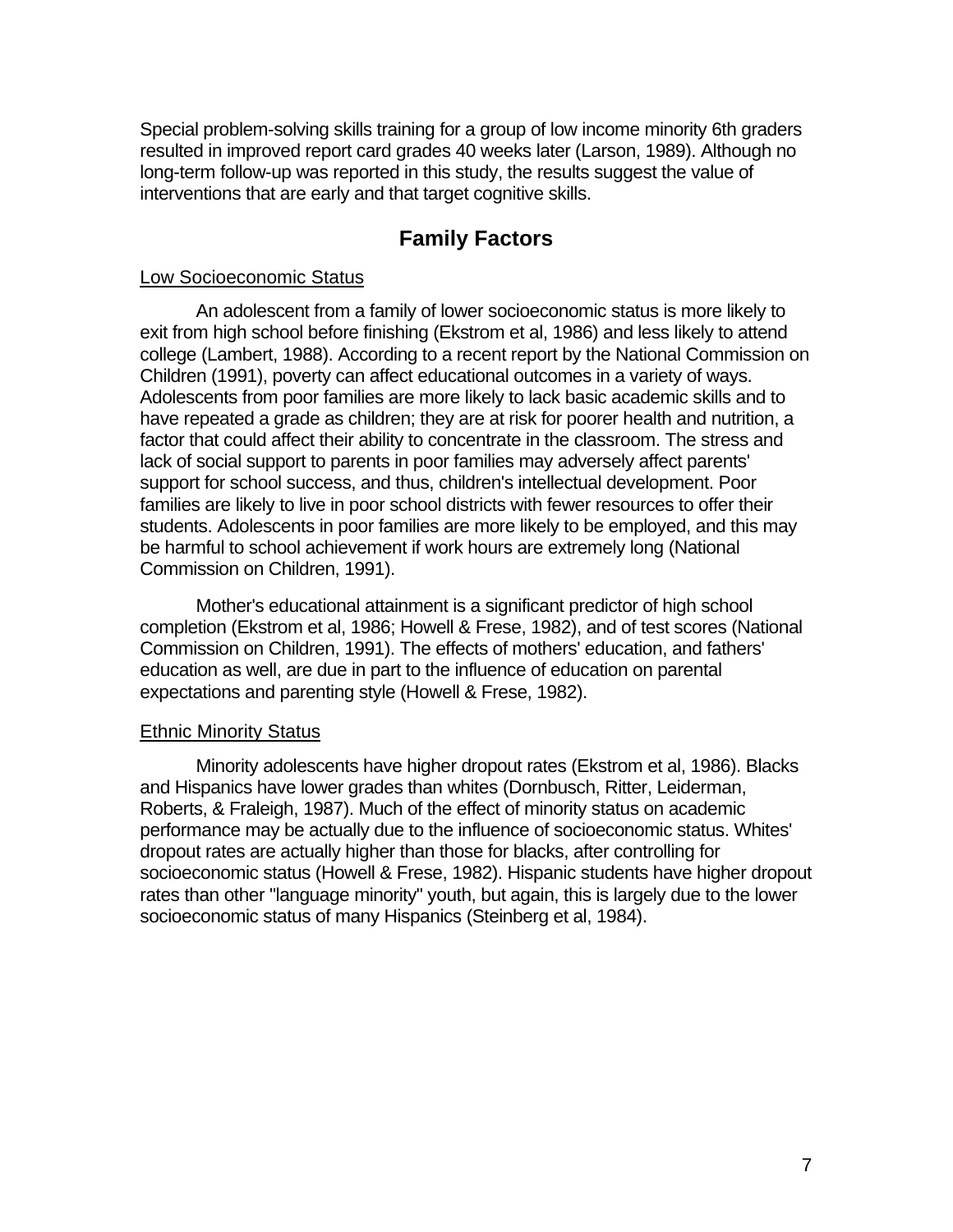A number of factors have been suggested to explain the lower academic achievement of minority students, aside from socioeconomic status. Minority students are more likely to live in poor families or in single parent families, their parents are likely to have less education, and they usually attend lower quality schools, all of which are risk factors for school success (National Commission on Children, 1991). They also may face discrimination and prejudice at school, and the value systems of school may conflict with family and ethnic subculture values (Center for the Study of Social Policy, 1986; Fordham & Ogbu, 1986; Fordham, 1988; National Commission on Children, 1991). In the face of high black unemployment rates and widespread discrimination in hiring and promotions, minority students may be realistically pessimistic about the future opportunities that an education can provide them (Fordham & Ogbu, 1986).

Research on minority students, whose first language is not English, shows that they are not below average in cognitive ability, but may be underachieving in school because they are hesitant to speak up in the classroom and participate in discussions (Feldman, Stone, & Renderer, 1990), or because of parent and teacher attitudes (Steinberg et al, 1984).

#### Single Parent and Step-Parent Family

Family structure affects both behavior problems in school and absences (Dornbusch, Carlsmith, Bushwall, Ritter, Leiderman, Hastorf, & Gross, 1985). Students who experience family disruption or live in single parent families are more apt to be placed in a special education school (Lambert, 1988). Adolescents in single parent and step-family households have lower grades than those in two-parent households (Dornbusch et al, 1987). Achievement test scores are lower for students in single-parent families, but the family structure differences in scores are statistically significant only for younger students (Milne, Myers, Rosenthal, & Ginsburg, 1986). Adolescents in single parent families are less likely to be in school at age 17 and less likely to graduate from high school than others (McLanahan, 1985). Students living with both biological parents are more likely to complete high school; however, this holds for whites and Hispanics only, not for blacks (Ekstrom et al, 1986).

Several explanations have been proposed for the relationship between family structure and adolescent achievement in school. Lower income in single parent families is a major factor (McLanahan, 1985; Milne et al, 1986). When asked why they drop out, students cite family stress (Mahan & Johnson, 1983); thus, the stress of family break-up may place students at risk. McLanahan (1985) finds that the effects of stress are greatest during the initial transition to a single parent arrangement and decline over time. The absence of a father has been linked to less parental supervision, another possible link to lower achievement. If the father is not present, the mother is more likely to be employed and thus less available to supervise, suggesting a loss of potential supervision by both father and mother. (National Commission on Children, 1991).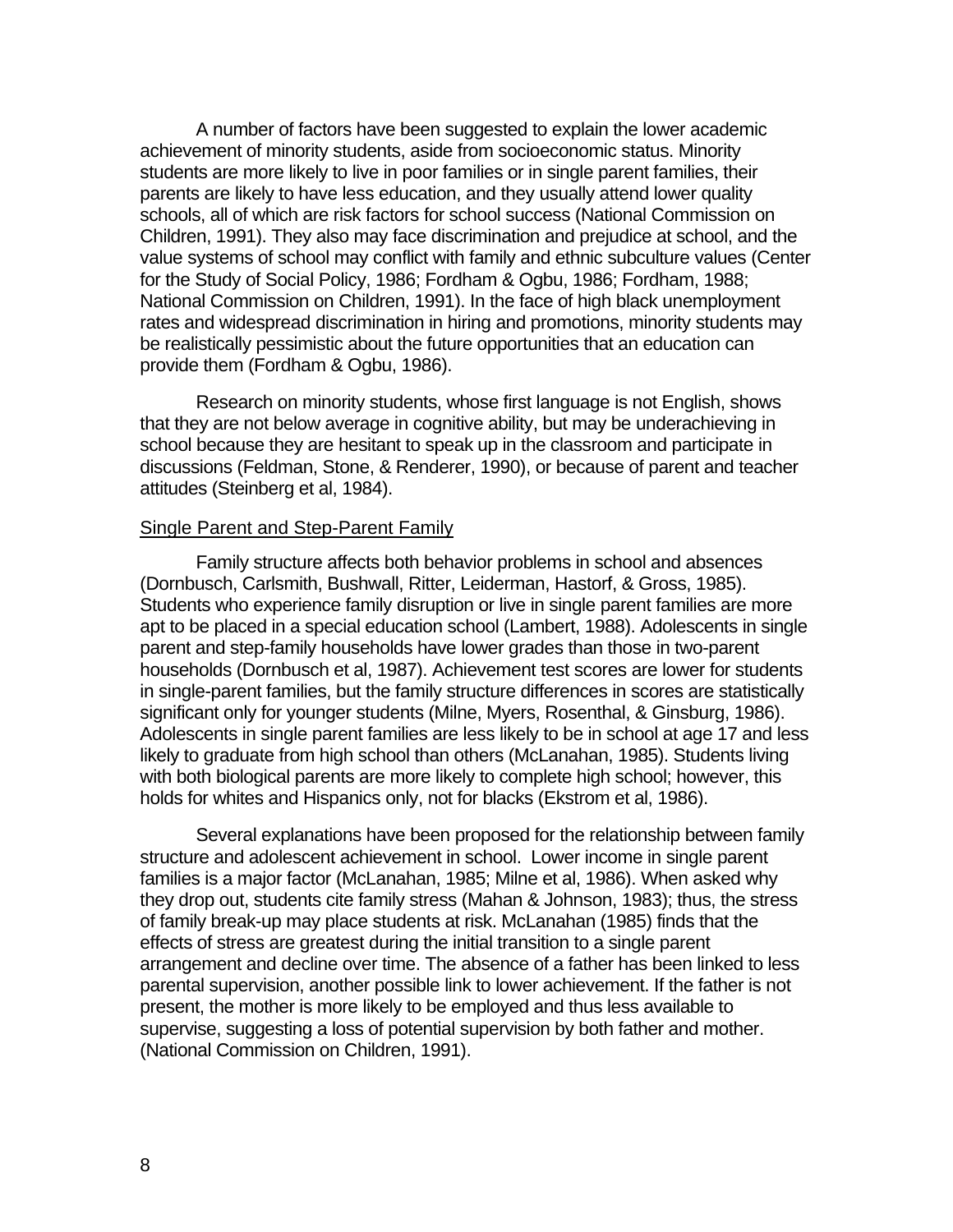#### Maternal Employment

For younger children, several studies suggest that full-time maternal employment is associated with diminished school achievement, especially among white middle-class boys from two-parent families (Bronfenbrenner & Crouter, 1982; Gold & Andres, 1978; Hoffman, 1979). Replication of these studies of younger children has found that full-time maternal employment during high school is also associated with lower grades (Milne et al, 1986), especially among middle and upper middle class boys (Bogenschneider & Steinberg, in press). Furthermore, when mothers had worked full-time in preschool, middle class girls and upper middle class boys and girls reported lower grades in high school (Bogenschneider & Steinberg, in press).

Consistent with accumulating evidence indicating the primacy of maternal employment during the infancy and preschool years for child outcomes (Belsky & Rovine, 1988; Baydar & Brooks-Gunn, 1991), upper middle class boys whose mothers worked full-time throughout their lives reported lower grades than those whose mother increased work hours over time (Bogenschneider & Steinberg, in press).

#### Low Parental Aspirations and Expectations

If parents set high standards, children exert more effort and their school achievement is higher (Natriello & McDill, 1986). High expectations from parents earlier during preadolescence have positive effects on adolescents staying in school later (Howell & Frese, 1982). High school dropouts report lower expectations on the part of their mothers (Ekstrom et al, 1986). Furthermore, high school dropouts are likely to have a family history of dropping out (Mahan & Johnson, 1983), suggesting again the influence of family norms or expectations. Students whose parents express positive expectations regarding their child's continuing schooling after high school are more likely to do so; those whose parents do not have such expectations are more likely to end their education at the point of high school graduation (Conklin & Dailey, 1981).

High aspirations may be especially important for adolescents from low socioeconomic backgrounds; parents who have high aspirations may provide a strong influence that enables them to supersede the disadvantages that they face (Davies & Kandel, 1981).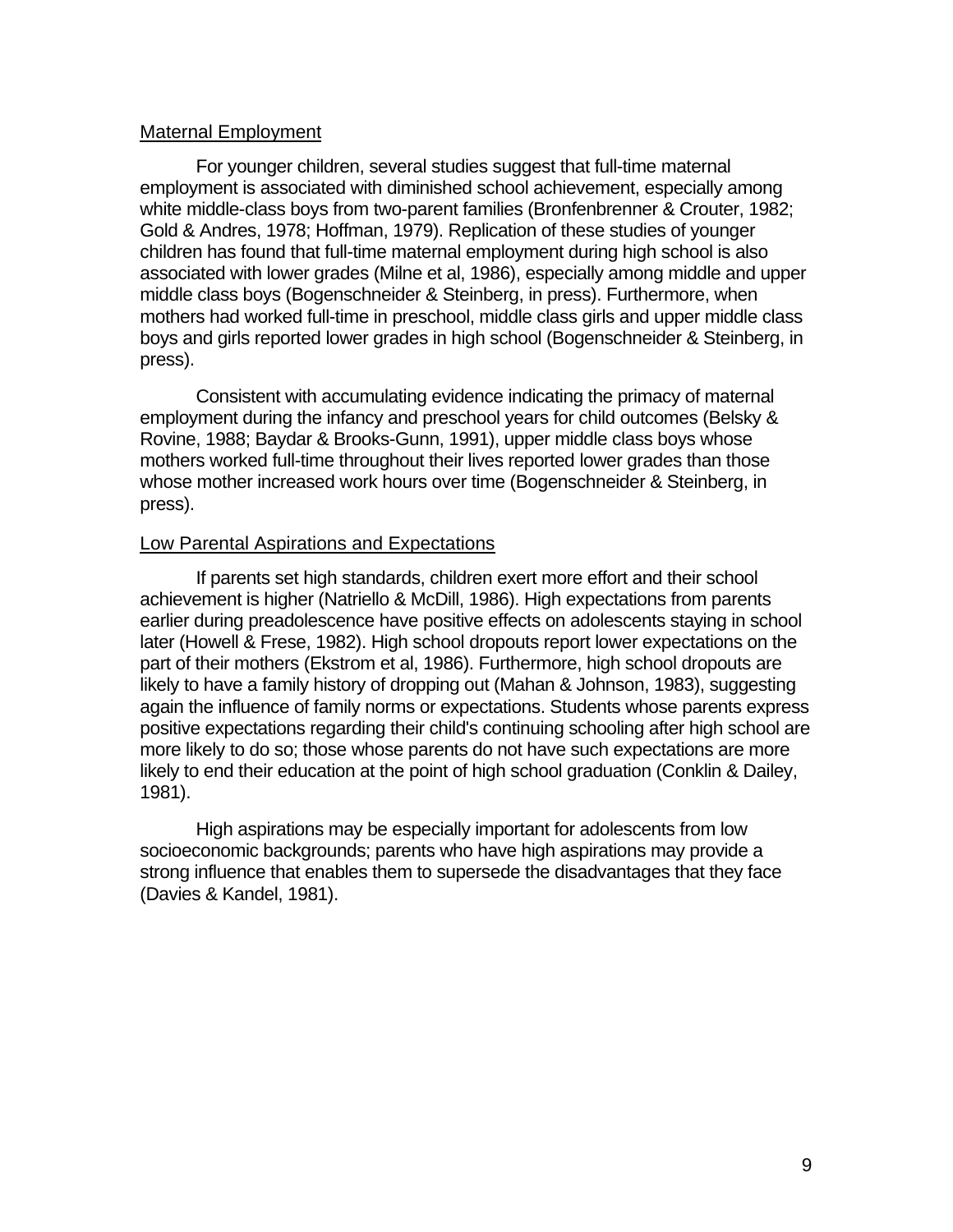#### Parenting Style

The negative effects of low socioeconomic status or being in a single parent family on school achievement are due, in large part, to characteristics of parent-child relations in such families; the number of parents may not be as important as the nature of parenting. Parental discipline, control, monitoring, concern, encouragement, and consistency are all aspects of the parent-child relationship that have been linked to academic achievement in adolescence.

The authoritative parenting style, characterized by warmth, interest and concern along with clear rules and limits, has a positive effect on grades; parenting that is permissive or authoritarian has a negative effect on grades (Dornbusch et al, 1987). Permissive parenting can be motivated by either a permissive, liberal orientation or one that is neglectful and disengaged. The neglectful style has the most negative effects on grades, attitudes towards school, and ability (Lamborn, Mounts, Steinberg, & Dornbusch, 1991). Inconsistency in parenting style exerts the most detrimental effects on academic performance (Steinberg, Brown, Cazmarek, Cider, & Lazarro, n.d.)

Parents with more education are more likely to be authoritative and less likely to be permissive or authoritarian. Single mothers score higher on permissive parenting than those in two-parent families, and step-parents are more likely to be permissive or authoritarian than parents in 2-parent families (Dornbusch et al, 1987).

Parental involvement and encouragement are important influences on academic success. Discussion and encouragement when children are younger also increase the likelihood of their ultimately graduating from high school (Howell and Frese, 1982). Consistence of parental encouragement through the high school years is positively related to attending college, but less predictive of attendance at a twoyear college than a four-year college (Conklin & Dailey, 1981). High school dropouts report less parental monitoring of their activities and less discussion with parents (Ekstrom et al, 1986). Parents of dropouts may express their opposition to dropping out but not take any specific action to help their adolescent say in school (Mahan & Johnson, 1983). Parental interest may be shown by the presence of "study aids" such as encyclopedias and dictionaries in the home, also related to the likelihood of staying in school (Ekstrom et al, 1986).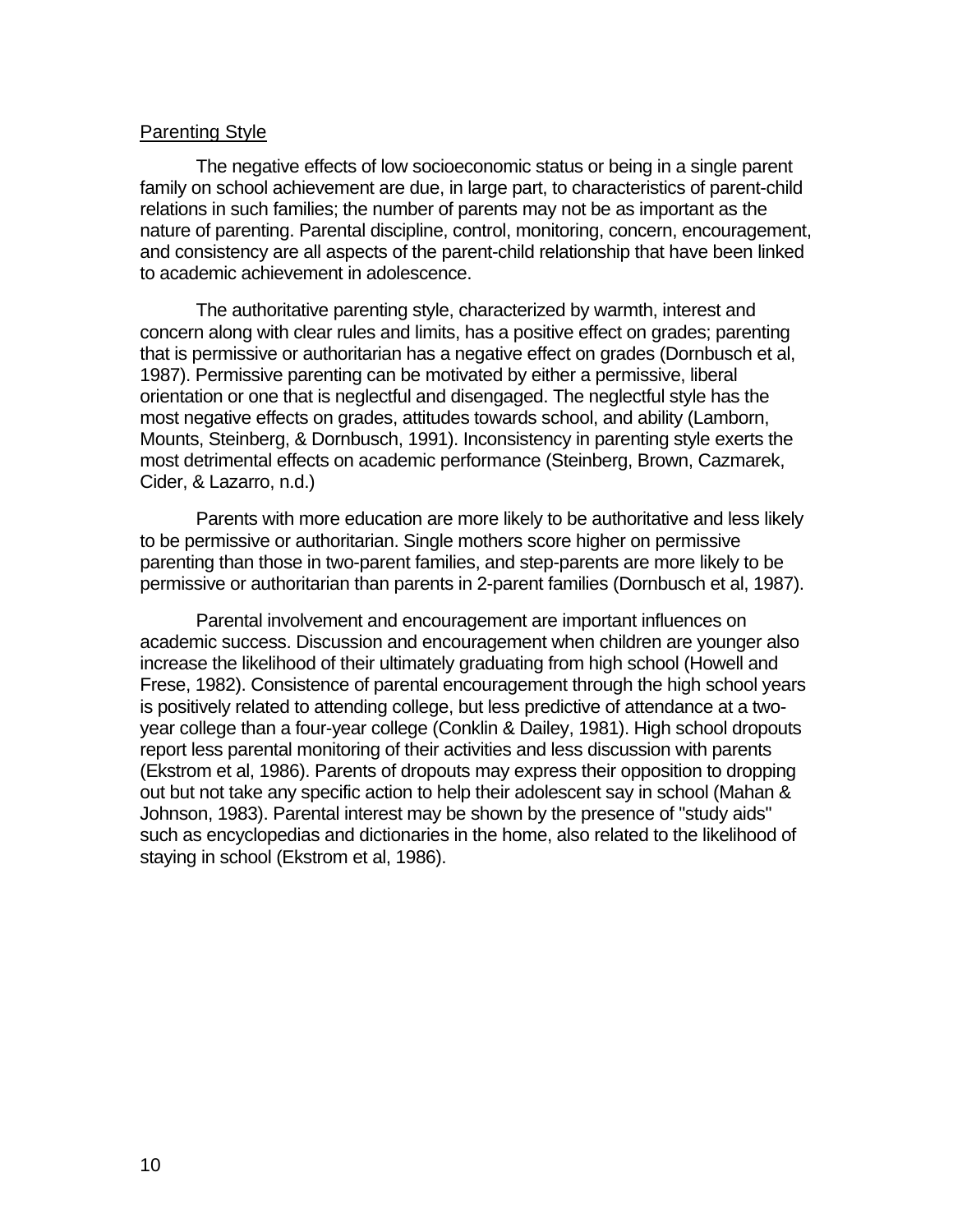## **Peer Factors**

#### Lack of Friends

Those who are popular as children are more likely to finish high school and more likely to go to college (Lambert, 1988). Dropouts rate themselves as less popular (Ekstrom et al, 1986).

#### Friends With School Problems

The friends of high school dropouts have more absences, lower grades, and less positive attitudes towards school; they are less popular and less likely to plan to attend college (Ekstrom et al, 1986). If dropouts maintain contact with friends who have stayed in school, however, these friends may provide moral support for returning to school (Mahan & Johnson, 1983).

#### Friends With Negative Attitudes

Attitudes and aspirations of peers (Marjoribanks, 1985), as well as peers' expectations and standards (Natriello & McDill, 1986), affect individual effort and achievement in school. For many black high school students, achieving in school is in direct conflict with peer acceptance (Fordham & Ogbu, 1986; Fordham, 1988). Although peer influence is considered an important factor in most adolescent behaviors, educational aspirations are one area where parents' influence is more important than peer influence (Davies & Kandel, 1981). Parents are more influential than peers on plans for future schooling, but peers are more influential than parents in the immediate daily aspects of education such as attitudes towards school and effort on homework (Steinberg & brown, 1989). Furthermore, positive support from parents may offset any negative influence of peers on school performance, and supportive peers may similarly provide offsetting effects on negative parental influences (Steinberg & Brown, 1989).

# **School Factors**

#### Alienated Teachers

Effective teachers are those who like their students (Edmonds, 1983, cited in Good & Weinstein, 1986; Center for the Study of Social Policy, 1986), are highly involved with students (National Commission on Children, 1991), encourage participative learning (Edmonds, 1983, cited in Good & Weinstein, 1986), and have high expectations for their students (Edmonds, 1983, cited in Good & Weinstein, 1986; Center for the Study of Social Policy, 1986; Linney & Seidman, 1989; National Commission on Children, 1991). More experience and training does not, in itself, assure effective teaching, but opportunities for staff to periodically upgrade their training appear to be critical (Spady, 1976; Boyer, 1983).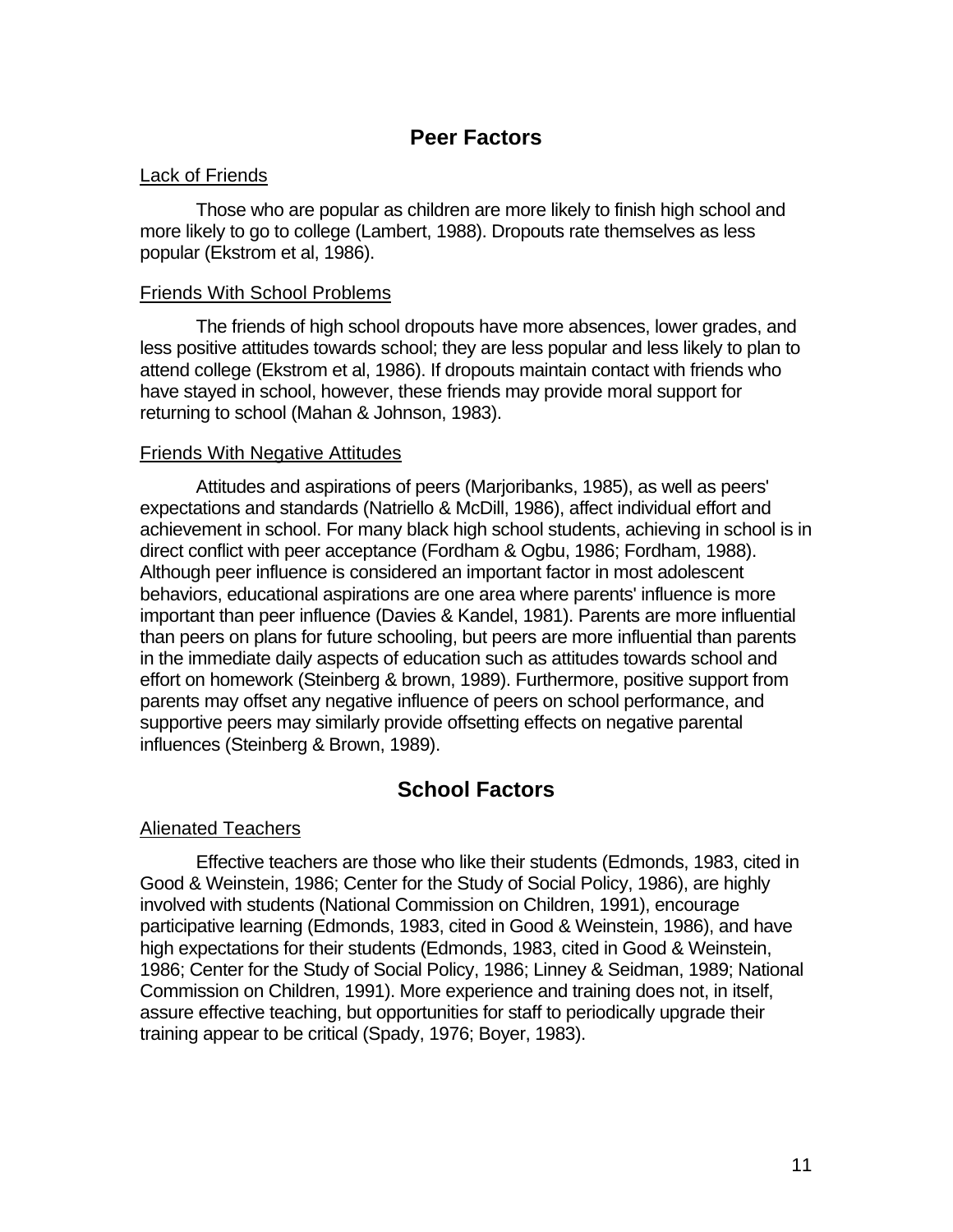#### Inflexible Curriculum

A curriculum that is flexible and open to innovations is another characteristic of effective schools (Center for the Study of Social Policy, 1986; National Commission on Children, 1991). Instruction that is structured to suit a variety of learning styles may prevent discouragement and dropping out (Gadwa & Griggs, 1985).

The curriculum should also take into account the differing values and experiences of students from a variety of ethnic and social class backgrounds, in order to prevent student alienation (Center for the Study of Social Policy, 1986; Massachusetts Advocacy Center, 1988). If the school provides an opportunity for participation in decision making, students are more satisfied with school and have higher grades (Epstein, 1983).

#### Lack of Counseling Services For At-Risk Students

At-risk students may require extra attention, especially at stressful times, from either teachers or counselors (Carnegie Council on Adolescent Development, 1989). When students are close to dropping out of school, counselor availability and information about alternatives could make a difference (Mahan & Johnson, 1983). The high dropout rates of language minority students may be due to the lack of attention from teachers (Steinberg et al, 1984).

#### School Transitions

Changing schools is stressful and may cause either temporary or more longterm problems with academic performance. The transition to junior high school requires the learning of new skills (Larson, 1989). Students who enter junior high school while also facing biological and social changes are at risk of lowered grades and declining participation in school activities (Simmons, Burgeson, Carlton-Ford, & Blyth, 1987). The more complex structure of the high school may cause adjustment problems, leading to academic problems (Mahan & Johnson, 1983; Carnegie Council on Adolescent Development, 1989). An experimental program during the transition into high school which provided extra peer and teacher support to reduce uncertainty resulted in lower rates of absences, higher grades, less decline in self-concept, and a more positive attitude toward school among participants, compared to a control group (Felner, Ginter, & Primavera, 1982).

Residential mobility may also result in changing schools. The number of moves and school changes experienced by an individual are correlated with dropping out of high school (Mahan & Johnson, 1983; Lambert, 1988) and a lower likelihood of attending college (Lambert, 1988).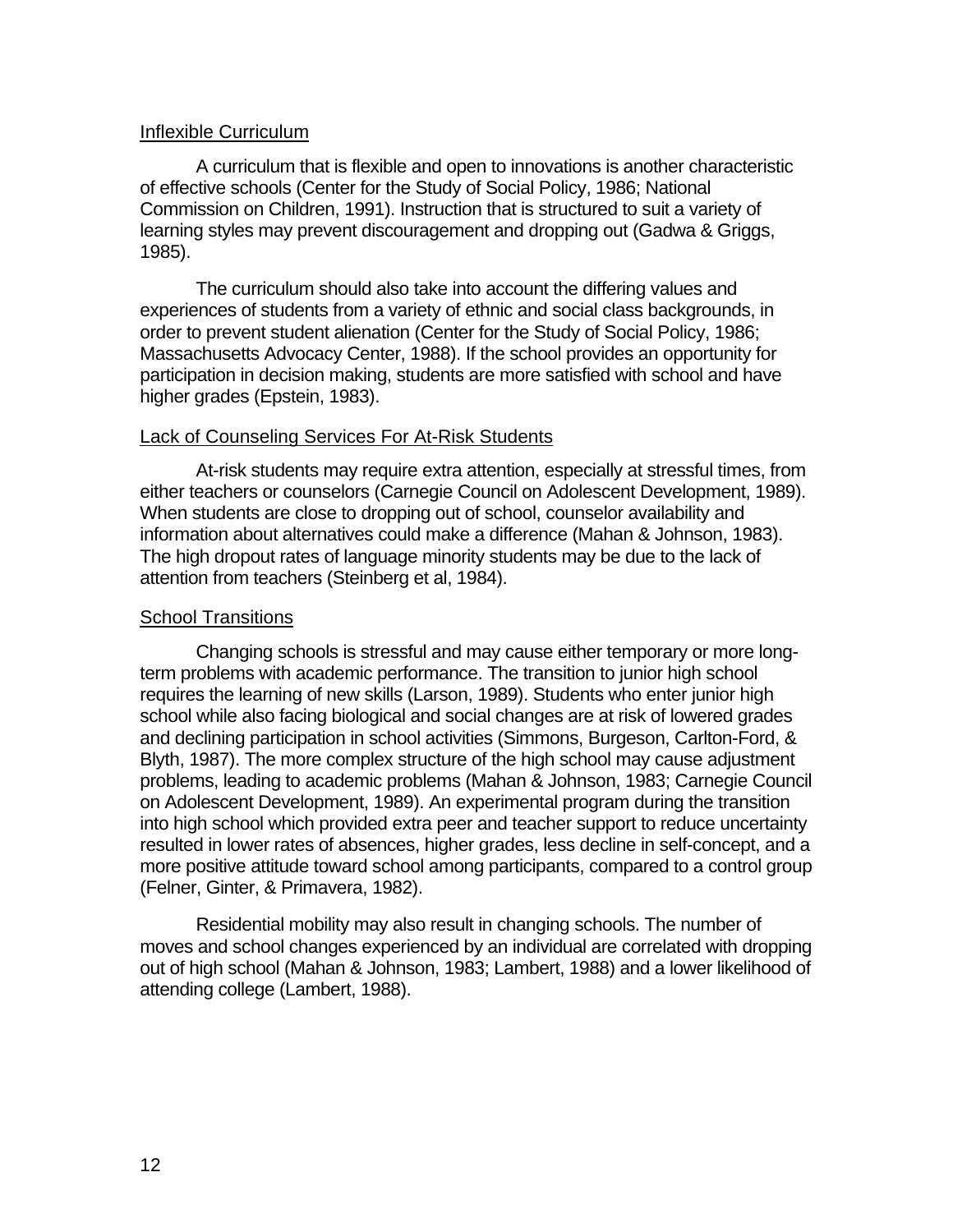#### Weak Administrative Support

A strong principal is an important component of effective schools. Leadership and involvement in instruction are key factors (Boyer, 1983; Edmonds, 1983, cited in Good & Weinstein, 1986; National Commission on Children, 1991). A good principal should be supportive of teachers (Boyer, 1983) and should be willing to involve them in decisions and planning (Massachusetts Advocacy Center, 1988). The principal should have enough autonomy from the school district to exercise authority (Boyer, 1983).

#### Large School District

The size of a school district influences academic performance; small rural districts and large urban districts have higher dropout rates (Gadwa & Griggs, 1985). A recent study of Wisconsin dropouts reported higher dropout rates in larger school districts and found that size of school district was the most significant predictor of dropout rates (Center for the Study of Social Policy, 1986).

#### Large School

A somewhat separate issue from the size of the district is the size of the school itself. Large schools have the advantage of more resources, but they have the disadvantages of being too impersonal and having more disorder or crime. Smaller schools are considered better, especially for at-risk students (Boyer, 1983). In large schools, a smaller subunit, or school-within-a-school program is recommended (Dorman, 1987; Carnegie Council on Adolescent Development, 1989).

#### Low Participation in Extracurricular Activities

High school dropouts report lower levels of participation in extracurricular activities (Ekstrom et al, 1986). The benefits of participation are different in large schools and small schools. In small schools, participation is more active and there is more pressure on each individual student to participate. Students in these schools benefit from the challenges and developmental opportunities of activities. In large schools, a smaller proportion of the students participate in activities and they report a feeling of belonging as the main benefit. Students who feel alienated from the school are especially likely to be left out of extracurricular activities in these larger schools (Barker & Gump, 1964).

#### Negative School Climate

The general atmosphere of a school is considered an important factor in students' success. The lack of an orderly classroom environment (Edmonds, 1983, cited in Good & weinstein, 1986; Linney & Seidman, 1989; National Commission on Children, 1991) and a sense of safety (Edmonds, 1983, cited in Good & Weinstein, 1986) are the major risk factors in a negative school climate.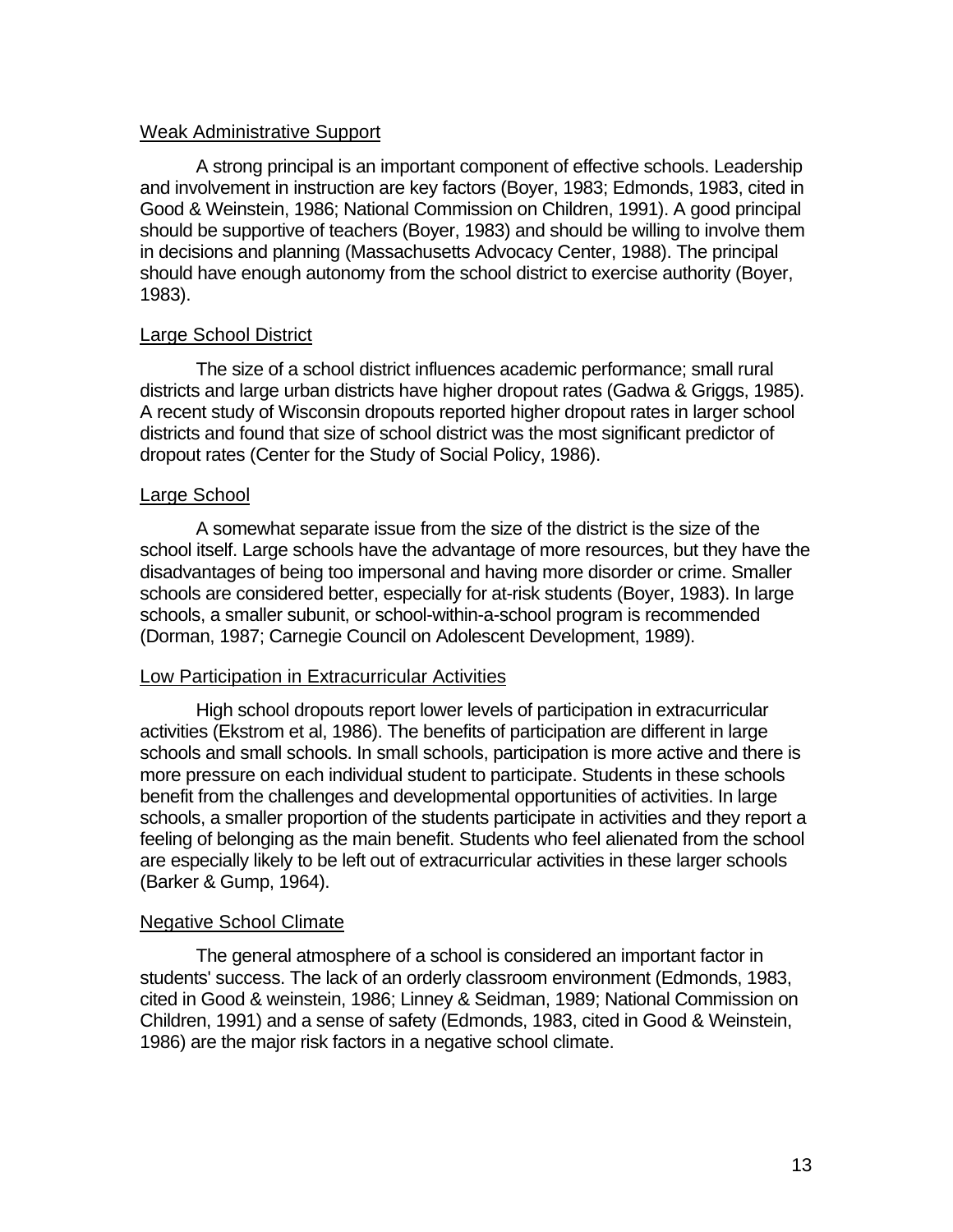#### Uninvolved Parents

Another factor is parent involvement and interest (Spady, 1976). Parent involvement results in better relations between schools and families (Epstein, 1984). Students see their parents as effective role models who care about them (Carnegie Council on Adolescent Development, 1989). Parent participation in the school may range from classroom visits to more active participation in tutoring, textbook evaluations, and staff evaluations (Irvine, 1988). Improved communication between the school and the family keeps parents informed and provides information for them on how to help their children succeed (Massachusetts Advocacy Center, 1988), resulting in improved family-school relations, student achievement, and attitudes towards school (Carnegie Council on Adolescent Development, 1989).

# **Work Factors**

Early involvement in work may provide an alternative focus for some students and may lead to dropping out or to lowered aspirations for post-secondary education (Ekstrom et al, 1986; Steinberg, 1989). Ekstrom and her colleagues (1986) found that 27 percent of male dropouts cited employment as the reason for leaving school and 14 percent cited family support obligations.

#### Long Work Hours

While part-time work has some developmental benefits for adolescents, employment while still in high school may present problems for those who work excessively long hours. Working long hours may lead to more school absences, less time spent on homework, choice of easier classes, cheating on tests, and lower teacher expectations (Steinberg et al, n.d.; Steinberg, 1989).

# **Community Factors**

#### Low Socioeconomic Level

The general socioeconomic level in a community appears to be related to school success. Adolescents in communities with high rates of welfare and unemployment are less interested in school (Nettles, 1990). However, the negative effects of living in a poor community may be mediated by parenting style, and by social relations with persons outside the community via kin and friend networks as well as via church and other organizational memberships (Steinberg, 1988).

Studies that have compared the relative influence of the family and the community have been inconclusive. Some assert that community effects may be largely explained by individual family factors such as parental resources. Looking at school characteristics as indicators of neighborhood characteristics, Mayer & Jencks (1989) find that the average socioeconomic status in the high school does not affect whether a particular student goes to college or not, except in its correlation with the socioeconomic status of the individual's parents. Looking more directly at neighborhood characteristics, they also find that individual test scores explain most of the neighborhood socioeconomic effect. On the other hand, recent preliminary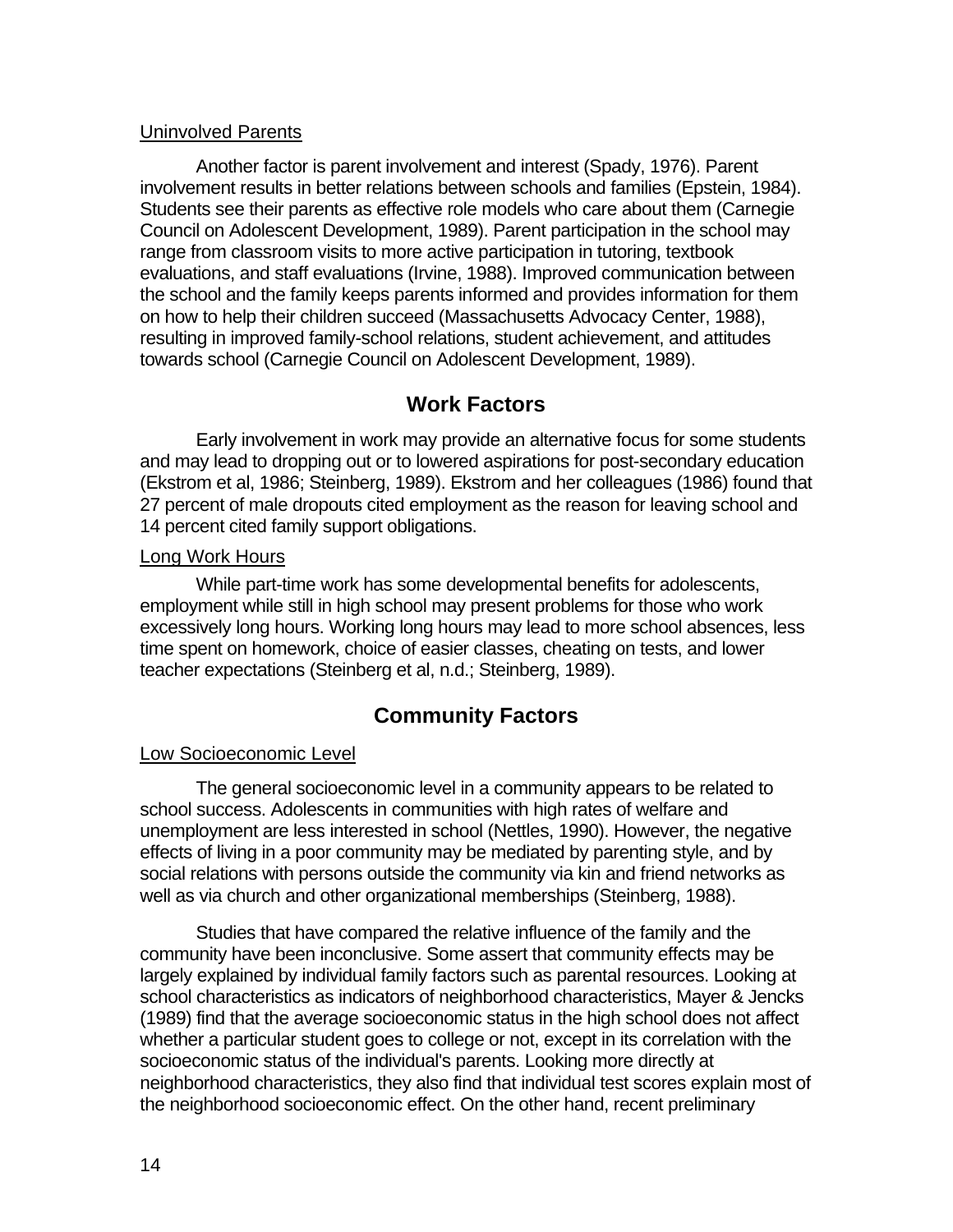findings by Dornbusch and Ritter (1991) suggest that the average parenting style in a community may outweigh the influence of an individual adolescent's own parents' style on his or her grades.

There is also agreement about the relative impact of community characteristics on youth of different socioeconomic statuses. Dornbusch and Ritter (1991) find that community norms have less impact on parents with less education, while Steinberg (1988) reviews evidence that community support is especially beneficial for adolescents from disadvantaged family backgrounds.

#### Lack of Community Resources

The amount of funding spent on education by the local government appears to be related to effectiveness of education, but the processes are unclear (Spady, 1976; National Commission on Children, 1991). School districts with more funding have lower dropout rates (Center for the Study of Social Policy, 1986). Inadequate funding for a school district may impair recruitment of high quality teachers as well as maintenance of textbooks and other curriculum materials (National Commission on Children, 1991). Spady's research review (1976) is inconclusive about whether expenditures affect student outcomes because of investments in teachers, materials, administrators, or facilities. Studies in this area have been additionally flawed in not considering the possibility that higher ability students might be drawn disproportionately to high quality school districts confusing selection effects with expenditure effects.

One factor which contributes to the funding ability of a community is the presence of industry, which creates a strong tax base (Spady, 1976). In addition to public funding for education, local business and other organizations also provide community resources such as money, equipment, and expertise (Irvine, 1988). In Milwaukee, a program that obtained computers from local business donations demonstrated a mean reading improvement of 3 grade levels and mean math improvement of 3.9 grade levels after 100 hours of computer-assisted instruction (Mann, 1986). The Boston Compact involved public schools, local businesses, and nearby universities in an attempt to prevent high school students from dropping out. In its first phase, the program reported improvements in test scores and youth employment, but no change in the dropout rate. Efforts were planned for the next phase to focus more on school retention (Hargroves, 1986). In Atlanta, volunteers from the business community have served as mentors in a successful program to promote academic success (Mann, 1986).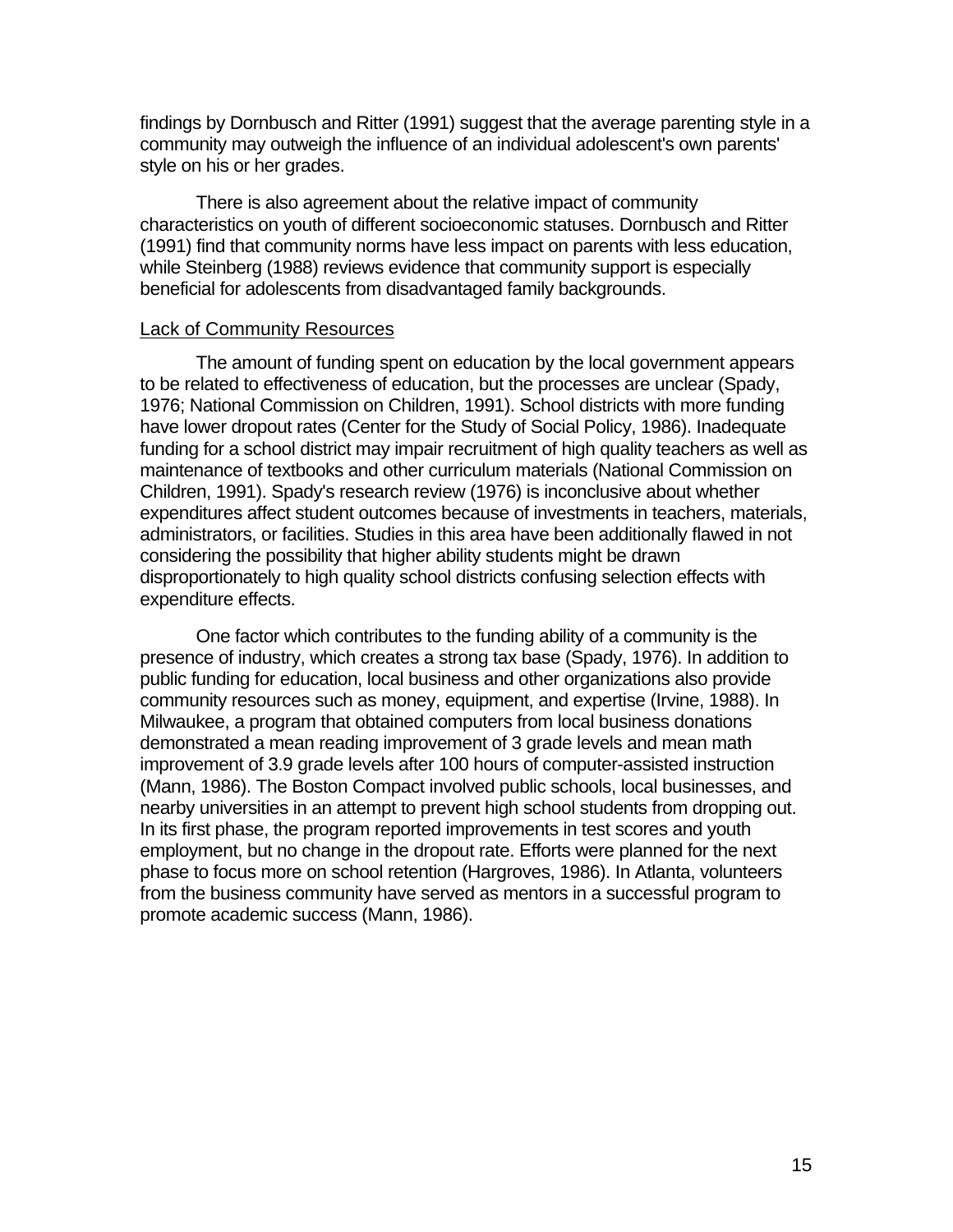#### **BIBLIOGRAPHY**

- Barker, R. G., & Gump, P. V. (1964). *Big school, small school: High school size and student behavior.* Stanford, CA: Stanford University Press.
- Baydar, N., & Brooks-Gunn, J. (1991). Effects of maternal employment and childcare arrangements on preschoolers' cognitive and behavioral outcomes: Evidence from the children of the National Longitudinal Survey of Youth. *Developmental Psychology, 27*, 932-945.
- Belsky, J., & Rovine, M. J. (1988). Nonmaternal care in the first year of life and the security of infant-parent attachment. *Child Development, 59*, 157-167.
- Bogenschneider, K., Small, S., & Riley, D. (1990). *An ecological, risk-focused approached for addressing youth-at-risk issues.* Chevy Chase, MD: National 4-H center.
- Bogenschneider, K., & Steinberg, L. (in press). Maternal employment and adolescent academic achievement: A developmental analysis*. Sociology of Education.*
- Boyer, E. L. (1983). *High school: A report on secondary education in America. The Carnegie Foundation for the Advancement of Teaching.* New York: Harper & Row.
- Bronfenbrenner, U., & Crouter, A. C. (1982). Work and family through time and space. In S. B. Kamerman & C. D. Hayes (Eds*.), Families that work: Children in a changing world.* (pp. 39-83). Washington, DC: National Academy Press.
- Carnegie Council on Adolescent Development (1989*). Turning points: Preparing American youth for the 21st century.* New York: Carnegie Corporation of New York.
- Center for the Study of Social Policy (1986). *Dropping out of high school: A literature review.* Washington, DC: Center for the Study of Social Policy.
- Conklin, M. E. & Dailey, A. R. (1981). Does consistency of parental educational encouragement matter for secondary school students*? Sociology of Education, 54*, 254-262.
- Davies, M. & Kandel, D. B. (1981). Parental and peer influences on adolescents' educational plans: Some further evidence*. American Journal of Sociology, 87*, 363-387.
- Dorman, G. (1987). *Improving middle-grade schools: A framework for action.* Chapel Hill, NC: Center for Early Adolescence.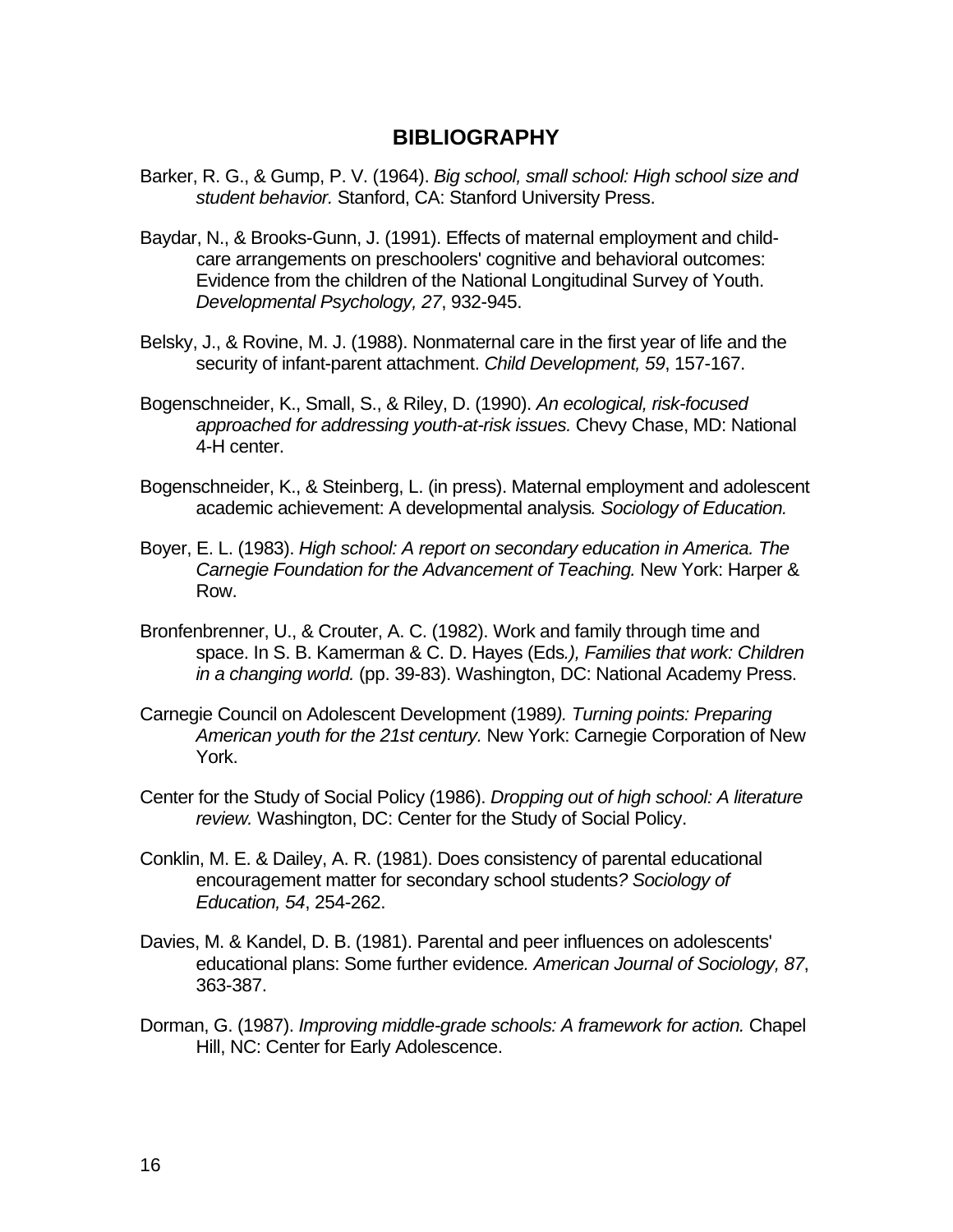- Dornbusch, S. M., Carlsmith, J. M., Bushwall, S. J., Ritter, P. L., Leiderman, H., Hastorf, A. H., & Gross, R. T. (1985). Single parents, extended households, and the control of adolescents. *Child Development, 56*, 326-341.
- Dornbusch, S. M., & Ritter, P. L. (1991, April*). Family decision-making and authoritative parenting.* Oral presentation, Society for Research on Child Development, Seattle, WA.
- Dornbusch, S. M., Ritter, P. L., Leiderman, P. H., Roberts, D. F., & Fraleigh, J. J. (1987). The relation of parenting style to adolescent school performance. *Child Development, 58*, 1244-1257.
- Edmonds, R. R. (1983*). Search for effective schools: The identification and analysis of city schools that are instructionally effective for poor children. Final Report.* East Lansing: Michigan State University.
- Ekstrom, R. B., Goertz, M. E., Pollack, J. M., & Rock, D. A. (1986). Who drops out of high school and why? Findings from a national study*. Teachers College Record, 87*, 356-373.
- Epstein, J. L. (1983). Effects of family-school-person interactions on student outcomes. *Research in Sociology of Education and Socialization, 4*, 101-127.
- Epstein, J. L. (1984). School policy and parent involvement: Research results. *Educational Horizons, 62*(2), 70-72.
- Featherman, D. L. (1980). Schooling and occupational careers: Constancy and change in worldly success. In O. G. Brim, Jr. & J. Kagan (Eds*.), Constancy and change in human development,* (pp. 675-738). Cambridge, MA: Harvard University Press.
- Feldman, C. F., Stone, A., & Renderer, B. (1990). Stage, transfer, and academic achievement in dialect-speaking Hawaiian adolescents. *Child Development, 61*, 472-484.
- Felner, R. D., Ginter, M., & Primavera, J. (1982). Primary prevention during school transitions: Social support and environmental structure*. American Journal of Community Psychology, 10*, 277-298.
- Fordham, S. (1988). Racelessness as a factor in black students' school success: Pragmatic strategy or pyrrhic victory? *Harvard Educational Review, 58*, 54-84.
- Fordham, S., & Ogbu, J. (1986). Black students' school success: Coping with the "burden of `acting white'". *Urban Review, 18*, 176-206.
- Gadwa, K., & Griggs, S. A. (1985). The school dropout: Implications for counselors. *The School Counselor, 33*, 9-17.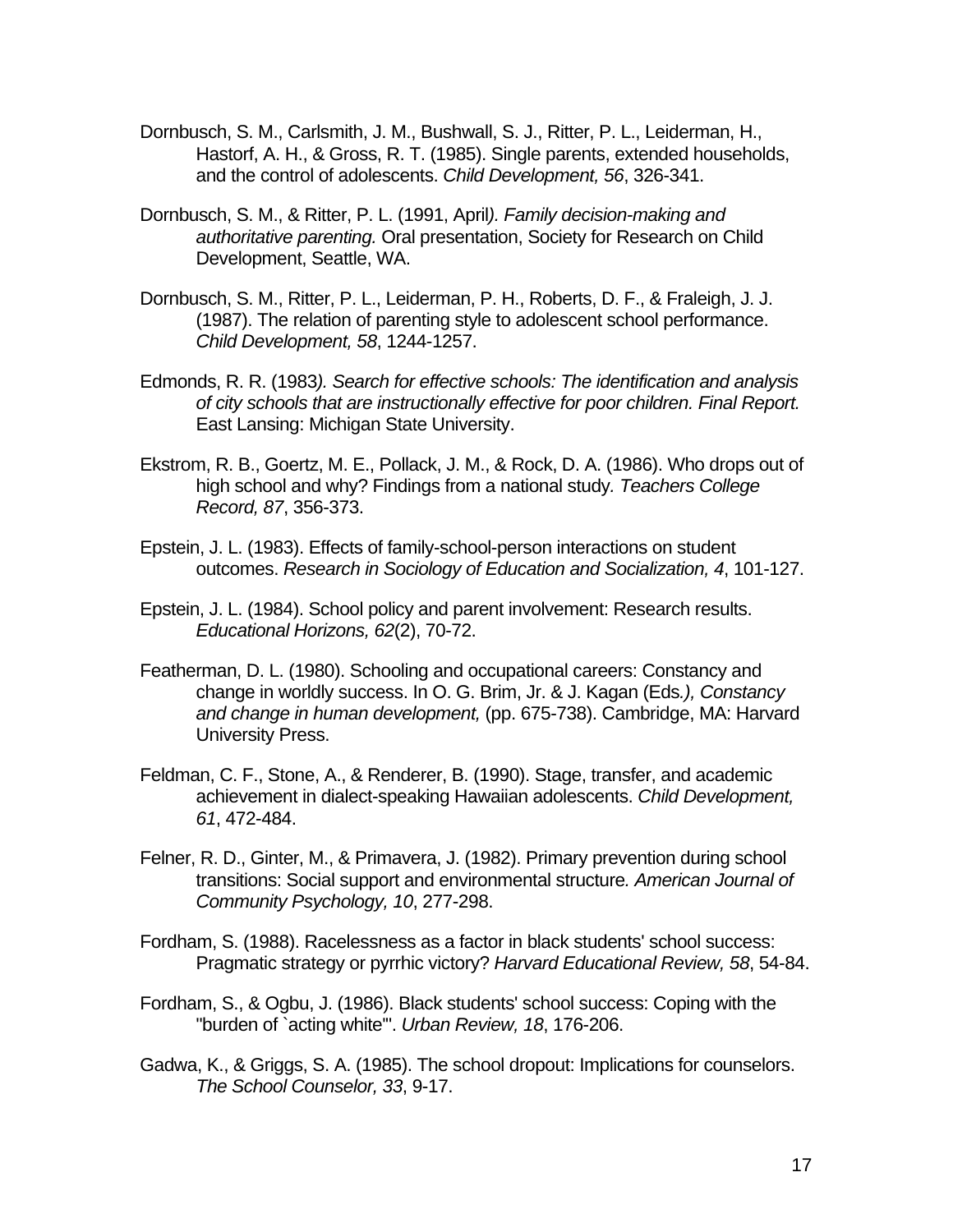- Gold, D., & Andres, D. (1978). Developmental comparisons between ten-year-old children with employed and nonemployed mothers. *Child Development, 49*, 75-84.
- Good, T. L., & Weinstein, R. S. (1986). Schools make a difference: Evidence, criticisms, and new directions. *American Psychologist, 41*, 1090-1097.
- Hargroves, J. S. (1986). The Boston compact: A community response to school dropouts. *Urban Review, 18*, 207-217.
- Higgins, P., & Mueller, D. (1988). *The prevention of poor school performance and school failure: A literature review.* Amherst H. Wilder Foundation.
- Hoffman, L. W. (1979). Maternal employment: 1979. *American Psychologist, 34*, 859- 865.
- Howell, F. M., & Frese, W. (1982). Early transition into adult roles: Some antecedents and outcomes. *American Educational Research Journal, 19,* 51-73.
- Irvine, J. J. (1988). Urban schools that work: A summary of relevant factors. *Journal of Negro Education, 57*, 236-242.
- Lambert, N. M. (1988). Adolescent outcomes for hyperactive children: Perspectives on general and specific patterns of childhood risk for adolescent educational, social and mental health problems. *American Psychologist, 43*, 786-799.
- Lamborn, S. D., Mounts, N. S., Steinberg, L., & Dornbusch, S. M. (1991). Patterns of competence and adjustment among adolescents from authoritative, authoritarian, indulgent, and neglectful families. *Child Development, 62*, 1049- 1065.
- Larson, K. A. (1989). Task-related and interpersonal problem-solving training for increasing school success in high-risk young adolescents. *Remedial and Special Education, 10*, 32-42.
- Linney, J. A., & Seidman, E. (1989). The future of schooling. *American Psychologist, 44*, 336-340.
- Mahan, G., & Johnson C. (1983). Portrait of a dropout: Dealing with academic, social, and emotional problems. *NASSP Bulletin, 6*, 80-83.
- Mann, D. (1986). Can we help dropouts: Thinking about the undoable. *Teachers College Record, 87,* 307-323.
- Marjoribanks, K. (1985). Ecological correlates of adolescents' aspirations: Genderrelated differences. *Contemporary Educational Psychology, 10*, 329-341.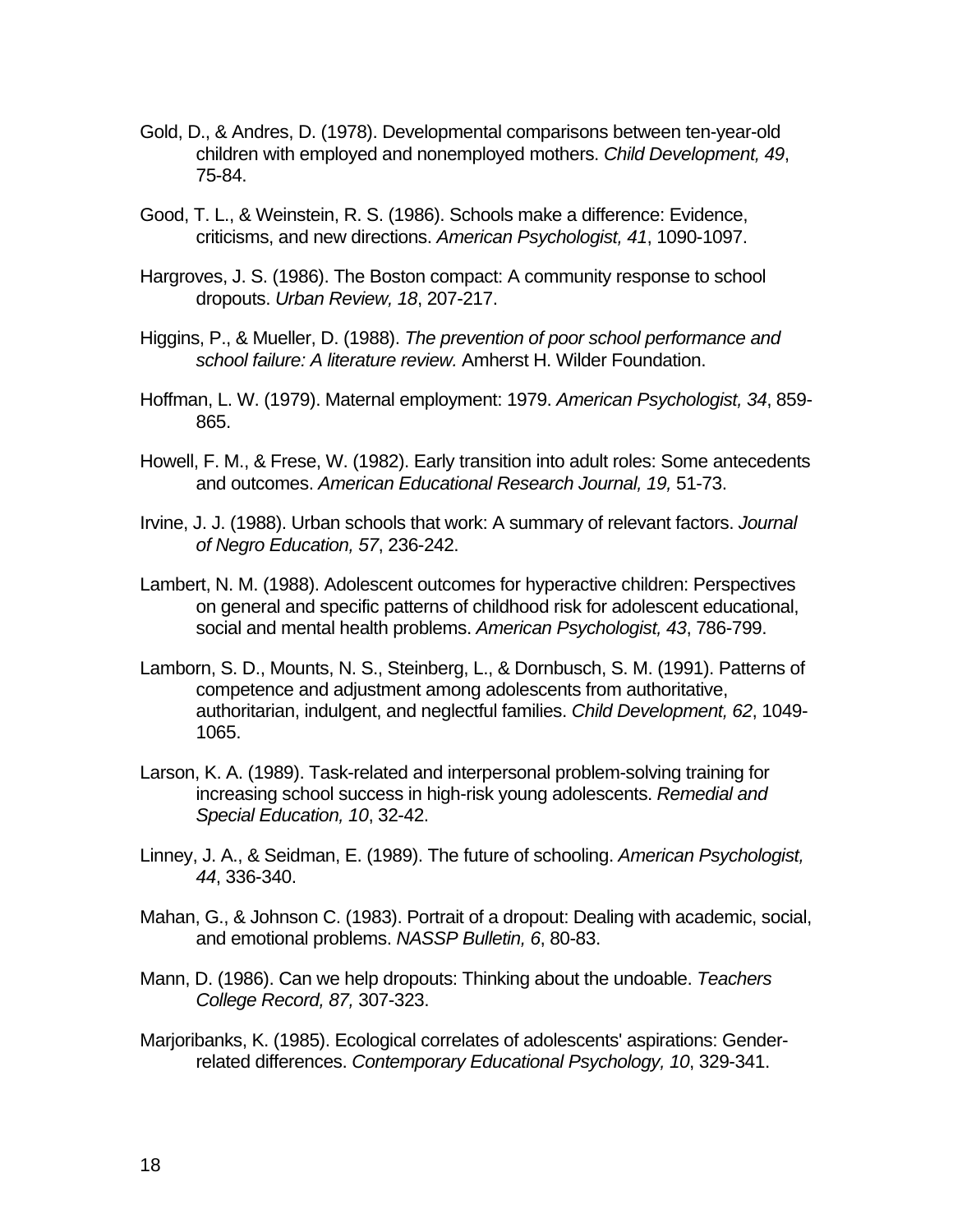- Massachusetts Advocacy Center (1988*). Before it's too late: Dropout prevention in the middle grades. A Report by the Massachusetts Advocacy Center and the Center for Early Adolescence.* Boston: Massachusetts Advocacy Center.
- Mayer, S. E., & Jencks, C. (1989). Growing up in poor neighborhoods: How much does it matter? *Science, 243*, 1441-1445.
- McLanahan, S. (1985). Family structure and the reproduction of poverty. *American Journal of Sociology, 90*, 873-901.
- McMillen, M. (1992). *Eighth to tenth grade dropouts*. Washington, DC: Office of Educational Research and Improvement.
- Milne, A. M., Myers, D. E., Rosenthal, A. S., & Ginsburg, A. (1986). Single parents, working mothers, and the educational achievement of school children. *Sociology of Education, 59*, 125-139.
- National Center for Education Statistics (U.S.) (1989). *Education Indicators.* Washington, DC: U. S. Government Printing Office.
- National Center for Education Statistics (U.S.) (1991*). The condition of education, 1991*. Washington, DC: U. S. Government Printing Office.
- National Commission on Children (U.S.) (1991). *Beyond rhetoric: A new American agenda for children and families.* Washington, DC: National Commission on Children.
- Natriello, G., & McDill, E. L. (1986). Performance standards, student effort on homework, and academic achievement. *Sociology of Education, 59*, 18-31.
- Nettles, S. M. (1990*). Community involvement and disadvantaged students: A review.* Johns Hopkins University CDS report no. 8. Baltimore: Center for Research on Effective Schooling for Disadvantaged Students.
- Rob, M., Reynolds, I., & Finlayson, P. F. (1990). Adolescent marijuana use: Risk factors and implications. *Australian and New Zealand Journal of Psychiatry, 24,* 47-56.
- Sapp, M. (1990). Psychoeducational correlates of junior high at-risk students. *The High School Journal, 73,* 232-234.
- Sewell, T. E., Palmo, A. J., & Manni, J. L. (1981). High school dropout: Psychological, academic, and vocational factors. *Urban Education, 16*, 65-76.
- Simmons, R. G., Burgeson, R., Carlton-Ford, S., & Blyth, D. A. (1987). The impact of cumulative change in early adolescence. *Child Development , 58*, 1220-1234.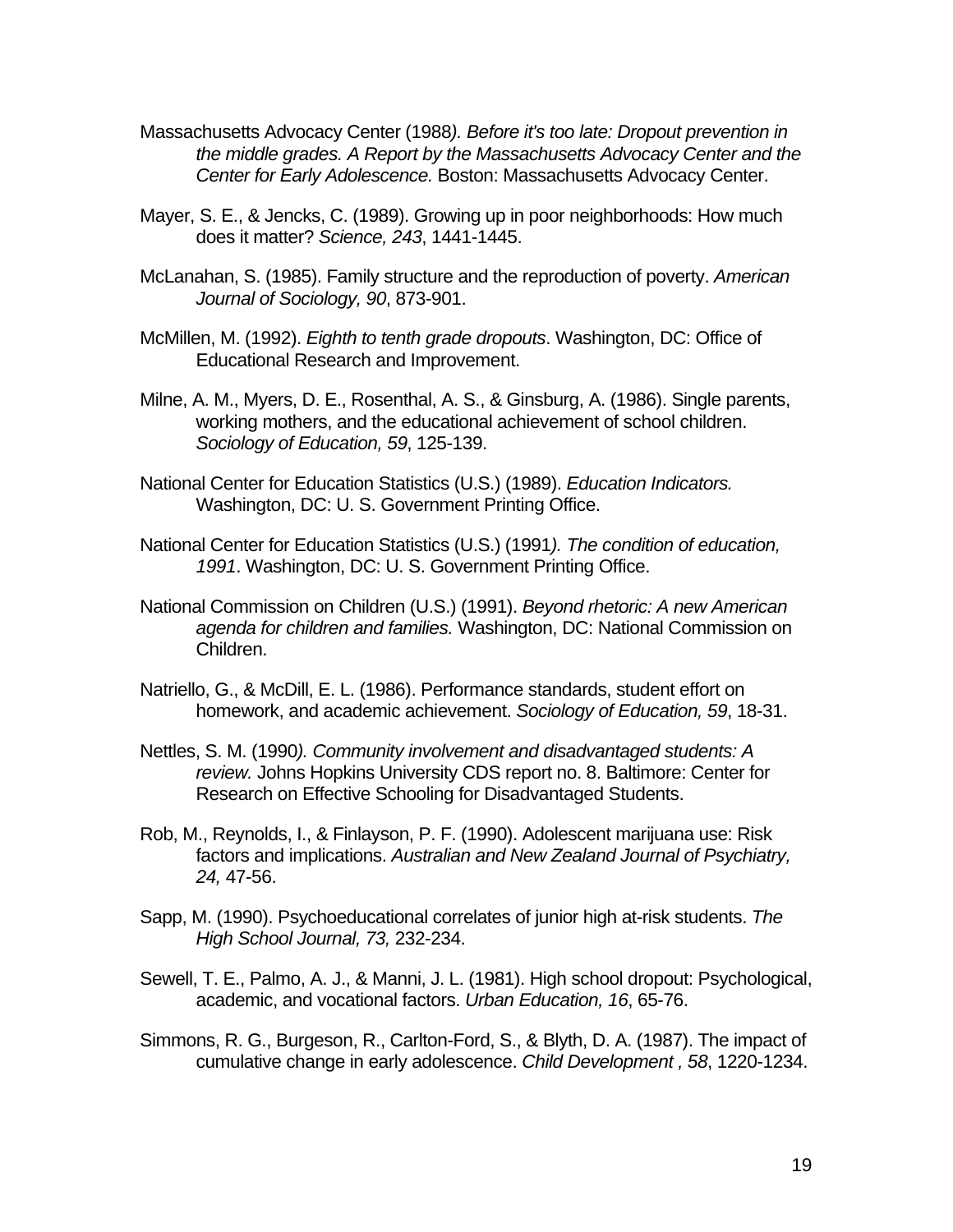- Spady, W. G. (1976). The impact of school resources on students. In W. H. Sewell, R. M. Hauser, & D. L. Featherman (Eds.), *Schooling and achievement in American society*, (pp. 185-224). New York: Academic Press.
- Steinberg, L. (1988, June). *Communities of families and education.* Paper presented at the Conference on Education and the Family, Washington, DC.
- Steinberg, L. (1989). *Adolescence*, 2nd edition. New York: Alfred A. Knopf.
- Steinberg L., Blinde, P. L., & Chan, K. S. (1984). Dropping out among language minority youth. *Review of Educational Research, 54*, 113-132, 232-2334.
- Steinberg, L., & Brown, B. B. (1989). *Beyond the classroom: Parental and peer influences on high school achievement.* Paper presented at American Educational Research Association, San Francisco, CA.
- Steinberg, L., Brown, B. B., Cazmarek, N., Cider, M., & Lazarro, C. (n.d.) *Noninstructional influences on high school student achievement.* Madison, WI: University of Wisconsin, National Center on Effective Secondary Schools.
- Sundius, M. J., Entwisle, D. R., & Alexander, K. L. (1991). *The development of academic self-concept in children: Social context and performance feedback.*  Paper presented at Society for Research on Child Development, Seattle, WA.